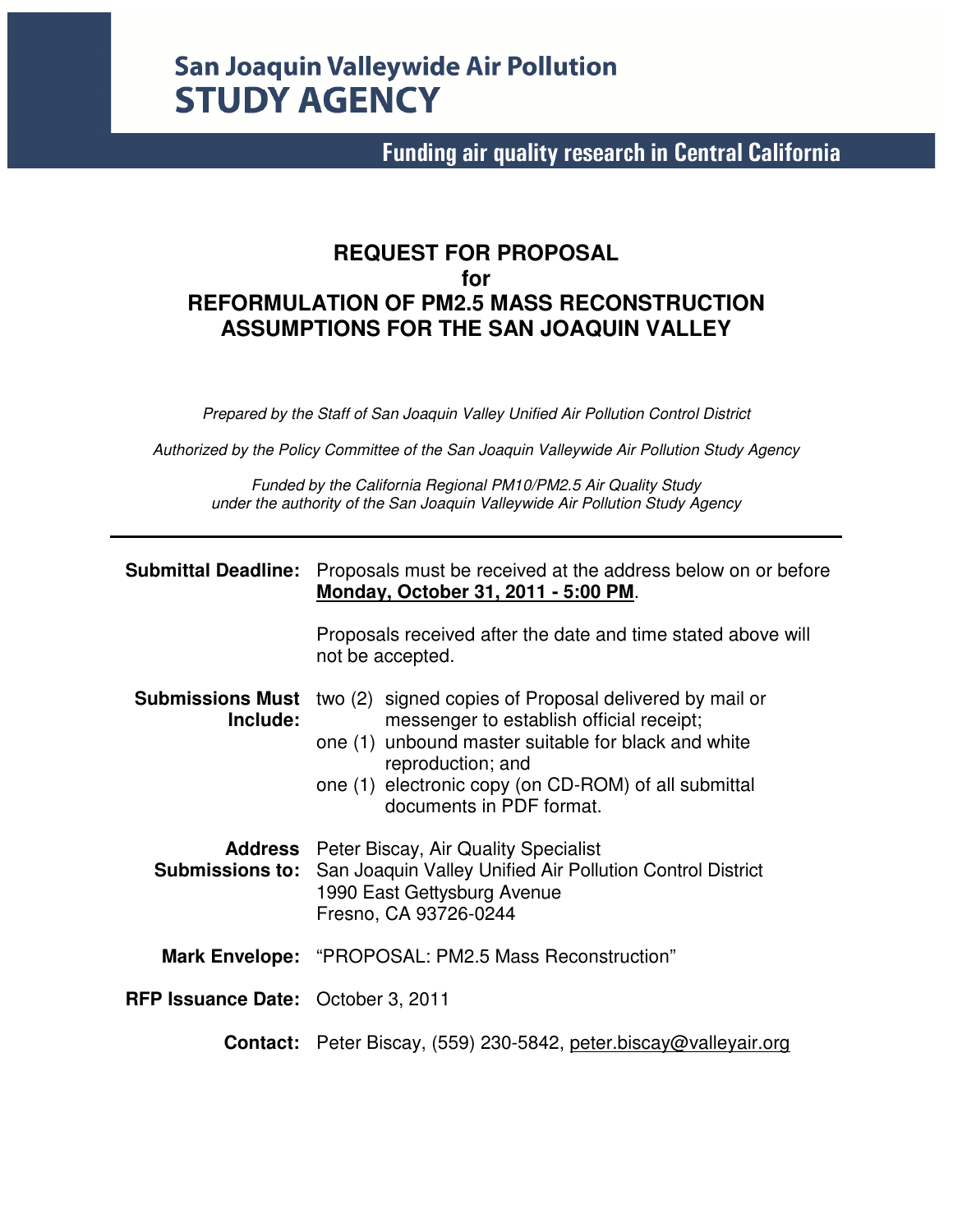## **TABLE OF CONTENTS**

| 1.               |                              |  |  |  |  |
|------------------|------------------------------|--|--|--|--|
| 2.               |                              |  |  |  |  |
| $3_{-}$          |                              |  |  |  |  |
|                  | 3.1.<br>3.2.<br>3.3.<br>3.4. |  |  |  |  |
| 4.               |                              |  |  |  |  |
| 5.               |                              |  |  |  |  |
| 6.               |                              |  |  |  |  |
|                  | 6.1<br>6.2                   |  |  |  |  |
| $\overline{7}$ . |                              |  |  |  |  |
|                  | 7.1.<br>7.2.                 |  |  |  |  |
| 8.               |                              |  |  |  |  |
| 9.               |                              |  |  |  |  |
| 10.              |                              |  |  |  |  |
|                  | 10.1.<br>10.2.<br>10.3.      |  |  |  |  |
| 11.              |                              |  |  |  |  |
| 12.              |                              |  |  |  |  |
| 13.              |                              |  |  |  |  |
| 14.              |                              |  |  |  |  |
|                  |                              |  |  |  |  |
|                  |                              |  |  |  |  |
|                  |                              |  |  |  |  |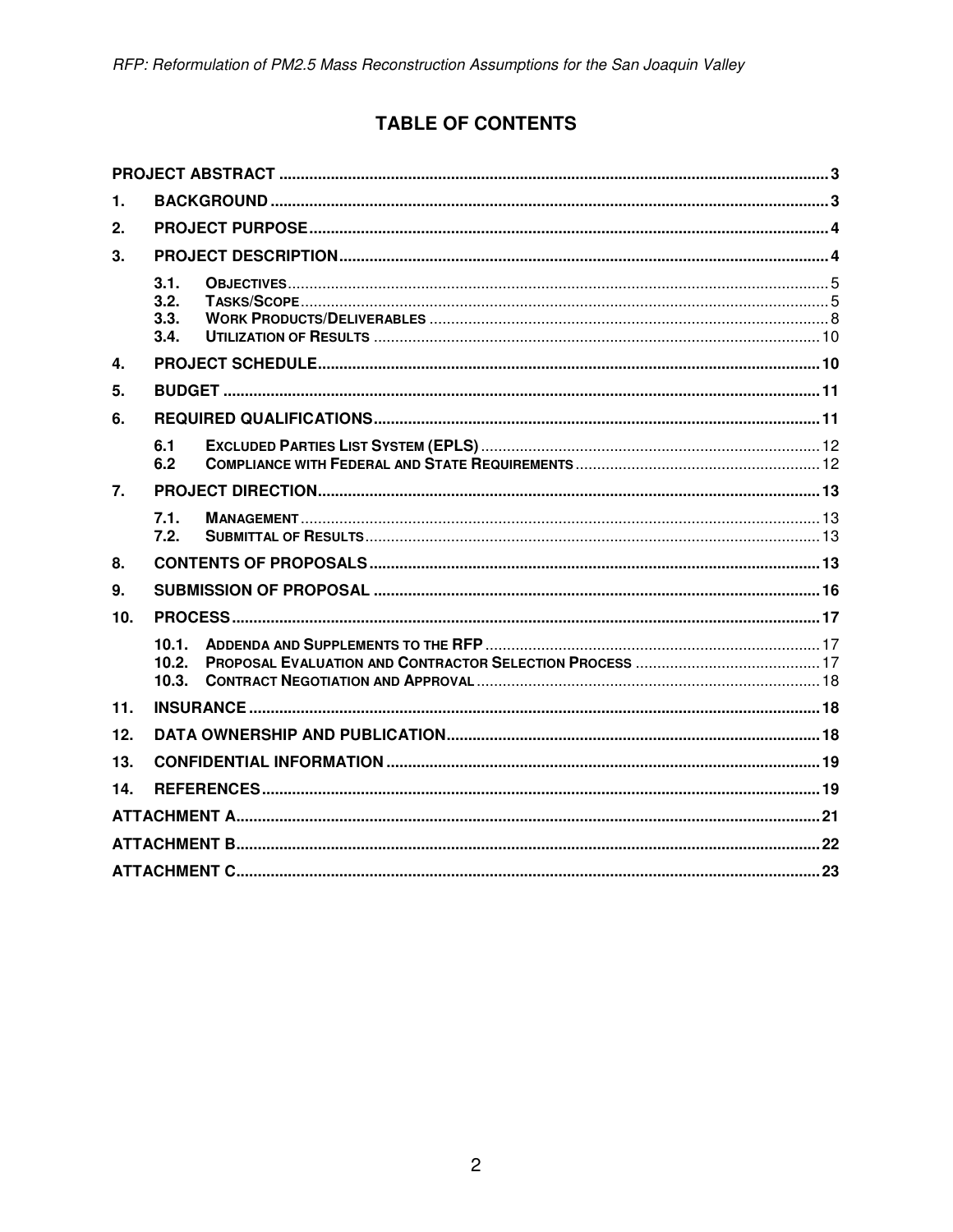#### **REQUEST FOR PROPOSAL for REFORMULATION OF PM2.5 MASS RECONSTRUCTION ASSUMPTIONS FOR THE SAN JOAQUIN VALLEY**

## **PROJECT ABSTRACT**

This project involves the evaluation and summary of existing PM2.5 mass reconstruction assumptions through an investigation of existing literature and research on the topic. In addition, a reformulation of the assumptions for mass reconstruction are to be established that are specific to the San Joaquin Valley, along with a suite of seasonal reconstruction formulae used for a number of urban a rural locations across the air basin. A synthesis between this effort and an ongoing concurrent project on PM2.5 speciation will be required to deliver a more current and robust understanding of the spatial variation of PM2.5 species in the San Joaquin Valley.

Current funding for this project is \$100,000, and the project – including final reporting should be completed by June 2012.

## **1. BACKGROUND**

State and federal air quality standards for particulate matter (PM) are consistently exceeded throughout central California, adversely affecting the health and quality of life of more than 10 million people living in the region. Particulate matter pollution also affects crop yields, causes material damage, and reduces visibility. The federal Clean Air Act requires the State of California and California's air districts to adopt air pollution control measures and achieve emission reductions to attain the national air quality standards for particulate matter smaller than 10 microns in diameter (PM10) and for particulate matter smaller than 2.5 microns (PM2.5). Plans to improve air quality and provide attainment of the standards must have an effective distribution of controls among the various contributing sources, and therefore rely on a sound understanding of the local and regional sources of air pollution. Current understanding is limited on how much various source types contribute to direct PM2.5 emissions and to formation of secondary particulates in the atmosphere.

To improve the understanding of the various source contributions to ambient PM2.5 concentrations, the San Joaquin Valleywide Air Pollution Study Agency (Study Agency) is issuing this Request for Proposal (RFP) as part of the California Regional PM10/PM2.5 Air Quality Study (CRPAQS). CRPAQS is a multi-year program of meteorological and air quality monitoring, emission inventory development, data analysis, and air quality simulation modeling designed to 1) provide an improved understanding of emissions and dynamic atmospheric processes that influence particle formation and distribution and determine the contributing sources of high PM10 and PM2.5 concentrations; 2) develop and demonstrate methods useful to decision makers in formulating and comparing candidate control strategies for attaining the federal and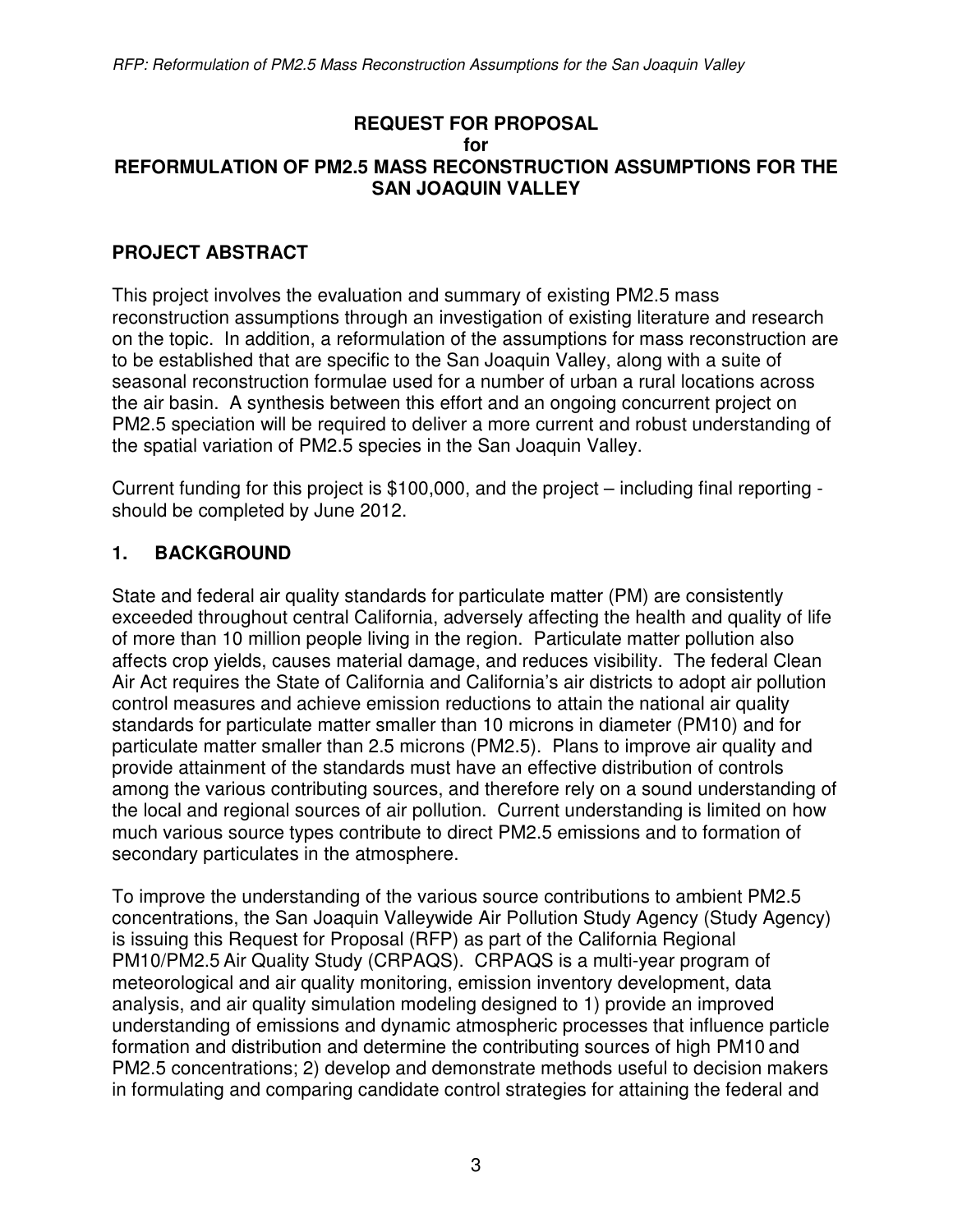State PM10/PM2.5 standards in central California; and 3) provide reliable means for estimating the impacts of PM10/PM2.5 control measures on visibility, air toxics, and acidic aerosols and on attainment strategies for other regulated pollutants. The CRPAQS domain covers all of central California and most of northern California. The domain includes the San Joaquin Valley, the San Francisco Bay Area, and the Sacramento Valley.

The sponsor of this project, the Study Agency, is a joint powers agency whose purpose is to combine financial contributions from the private and public sectors to fund scientific research on PM and ozone air quality in central California. These studies are collectively known as the Central California Air Quality Studies or CCAQS. The Study Agency's decision-making body is a Governing Board consisting of one supervisor from each of the eight counties in the San Joaquin Valley. The Study Agency manages the finances of CCAQS, and relies on the CCAQS Policy Committee (state, federal, and district air agency staff; and public- and private-sector stakeholders) to provide guidance on the objectives and funding levels of Study Agency projects. The staff of San Joaquin Valley Air Pollution Control District (SJVAPCD) provides financial and legal services to the Study Agency, while the California Air Resources Board (ARB) staff provides coordination for the CCAQS Policy Committee. CCAQS projects are typically carried out by contractors who are coordinated and managed by the staff of the ARB and SJVAPCD.

## **2. PROJECT PURPOSE**

This project is intended to improve the understanding of the chemical composition and the sources of the San Joaquin Valley's ambient particulate matter. This improved understanding will contribute to improved analysis in upcoming attainment plans, allow for refined control strategies, and provide data for future studies focused on the physiological impacts of various components of PM2.5.

This project will evaluate the assumptions for mass reconstruction for PM2.5 so that efforts to identify and quantify source origins are as accurate as possible. Incorrect identification and quantification of source origins may result in decreased effectiveness particulate matter control strategies, and may waste resources on unneeded controls.

The results of this project will help focus efforts on developing more effective future regulations and air quality plans. These efforts will help the SJVAPCD attain current and future PM2.5 National Ambient Air Quality Standards (NAAQS).

## **3. PROJECT DESCRIPTION**

This project involves a literature search and summary of current methodologies and assumptions being used in PM2.5 mass reconstruction, a development of new assumptions and formulae more relevant and accurate for PM2.5 in the San Joaquin Valley, and the culmination of a final report summarizing the analysis and results from the efforts within this project.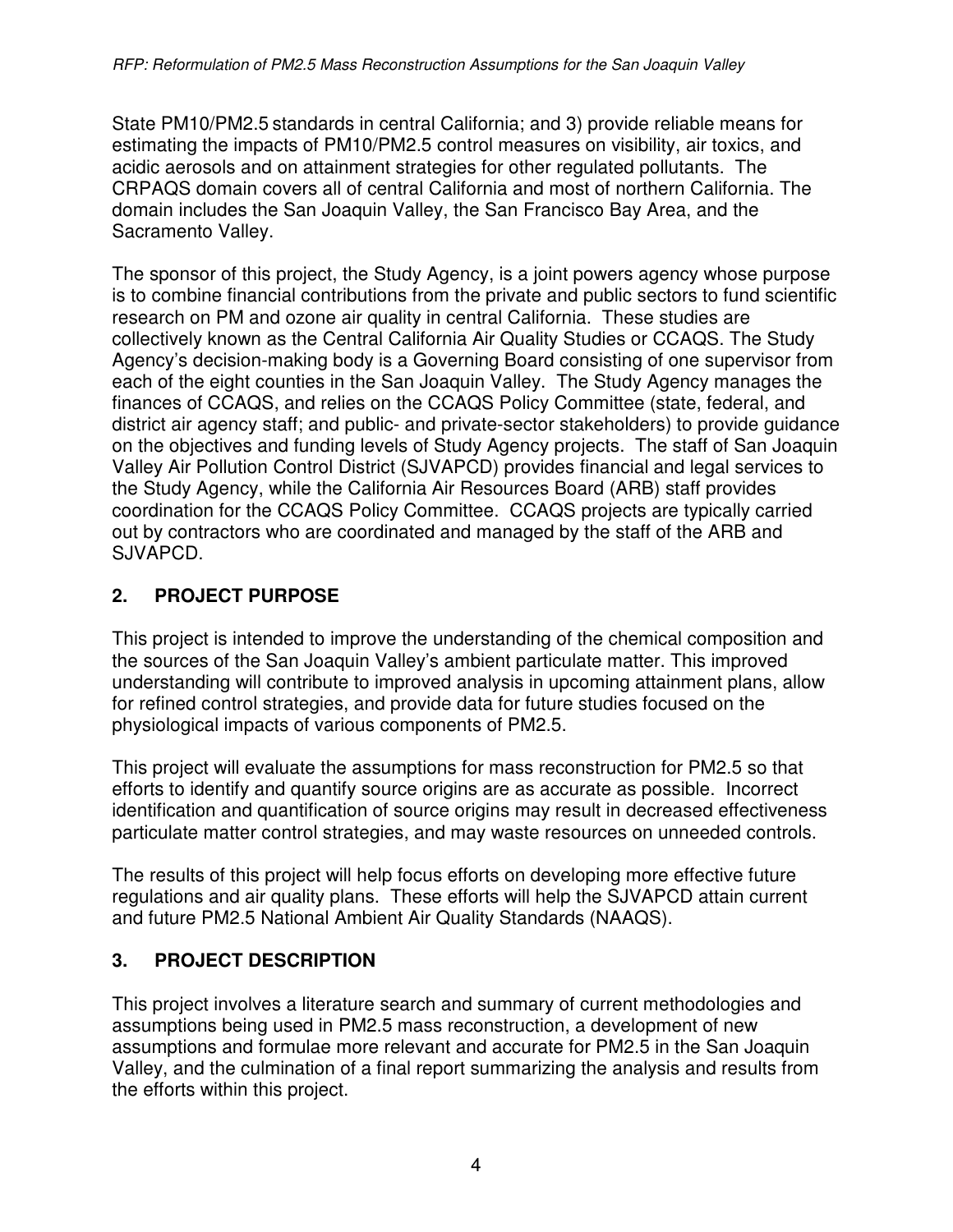## **3.1. Objectives**

This project should be completed by end of June 2012, and the objectives are summarized below.

A responding Proposal should include commitment to perform the tasks identified in Section 3.2, and provide:

- 1. A literature search and summary of methodologies and assumptions currently being used for PM2.5 mass reconstruction, along with a summary of formulae based on these current assumptions.
- 2. A reformulation and development of new formulae used for PM2.5 mass reconstruction, based on more appropriate assumptions and methodologies for urban and rural sites for each season in the San Joaquin Valley. This reformulation will include some preliminary results from a concurrent ongoing project focused on the speciation of PM2.5 samples at various locations in the San Joaquin Valley.
- 3. A final report that fully documents all of the above, and includes an assessment of the mass capture efficiency of the revised methodology for PM2.5 mass reconstruction. This report will also compare and contrast the PM2.5 compositions at various locations around the San Joaquin Valley based on the provided speciation data and the reformulated mass reconstruction formulae.

Once the program of work has been agreed to and initiated, the contractor must seek approval of the Study Agency Project Manager prior to recommending or implementing any changes to the proposed project. While conducting the project, additional data collection by the contractor beyond the specified program of work must remain within the authorized budget.

## **3.2. Tasks/Scope**

## **Task 1: Mass Reconstruction Assumptions**

## **Technical Background**

The current calculation methods for mass reconstruction of PM2.5 needs to be examined for potential revision and technical updates.<sup>1, 2, 3</sup> Currently, the same generic formulae and assumptions are being used for both PM10 and PM2.5 mass reconstruction. This formula has not been revised since the mid 1990s.<sup>4, 5</sup> Recent scientific journal publications report considerable variation in the overall fine mass concentration ratios due to variability of subcomponents (organic mass/organic carbon ratio, metals, and ions).<sup>1, 2, 3, 6</sup> Thus the reconstruction of the overall fine mass concentration ratios varies considerably. The PM10 and PM2.5 variability of the subcomponents have been shown to correlate with multiple factors including the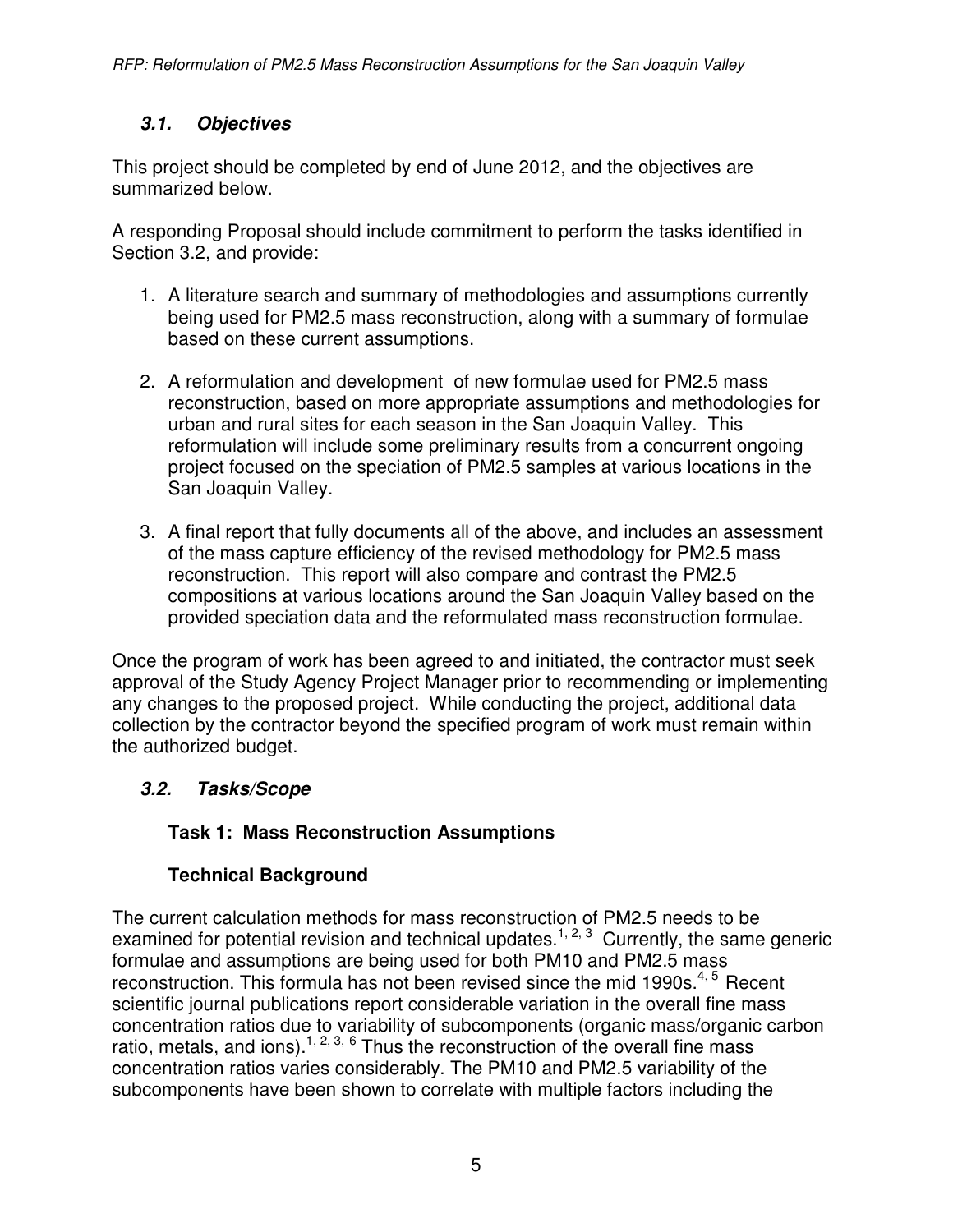proximity to marine influence, aridity, season, monitoring site location, and biogenic source contributions.6 -12

PM10 and PM2.5 mass reflect different contributing source origins and should require specific assumptions appropriate to the particle size range. For example, measured PM10 emission rates from a motor vehicle tunnel (in Milwaukee) ranged from 38.7 to 201 mg km<sup>-1</sup> and were composed mainly of organic carbon (OC, 30%), inorganic ions (sulfate, chloride, nitrate, ammonium, 20%), metals (19%), and elemental carbon (EC, 9.3%). $^{9}$  PM10 metal emissions were dominated by crustal elements silicon, iron, calcium, sodium, magnesium, aluminum, and potassium. Elements associated with tailpipe emissions and brake and tire wear, were copper, zinc, antimony, barium, lead, and sulfur. Metals emitted in PM2.5 were lower (11.6% of mass) than crustal metals.<sup>9</sup> The smaller metals fraction is indicative that the PM2.5 metals are not fully oxidized and therefore have less mass than metals from soils found in PM10. Much of the oxidized metal is in the coarse particle range and not the fine range, thus using PM10 standard mass reconstruction formulae for PM2.5 will overstate the contribution of oxidized metals. This will also reduce proper source identification in Chemical Mass Balance (CMB) and similar evaluation approaches.

Seasonal differences in the PM2.5/PM10 ratio are not reflected in current mass reconstruction methods either. It has been shown that the mean California PM2.5/PM10 ratio (1980-2007 data collected from multiple sources, calibrated, standardized, and statistically corrected) tend to be greatest during the months of November through January and lowest during the months of May through September.<sup>6</sup> It was concluded that this seasonal variation is due to higher concentrations of coarse PM (PM10 – PM2.5) during the drier months and from higher concentrations of ammonium nitrate during the cooler months.

Regional, area, or site-specific mass reconstruction assumptions may be required to improve the quality of source identification. Large inter-site variation has been shown to exist, therefore the use of generic fine mass reconstruction ratios may be inappropriate across sites; although when the PM2.5 mass concentrations were regressed against PM10 mass concentration by site and month, the reported correlation was high<sup> $\overline{6}$ </sup>. The wide variations in climate, soil type, biogenic diversity, and density and variations in major source types throughout the San Joaquin Valley may require area or site specific assumptions to improve mass reconstruction and source identification.

## **Work Elements**

This task requires the contractor to review and summarize existing PM2.5 mass reconstruction assumptions and available literature and develop San Joaquin Valley seasonal and site-appropriate PM2.5 mass reconstruction ratios with greater spatial and temporal resolution than is currently in use. The Proposal must include a workplan for this task and indicate strong knowledge and ability to perform this task. The methodology proposed for improving mass reconstruction must utilize processes,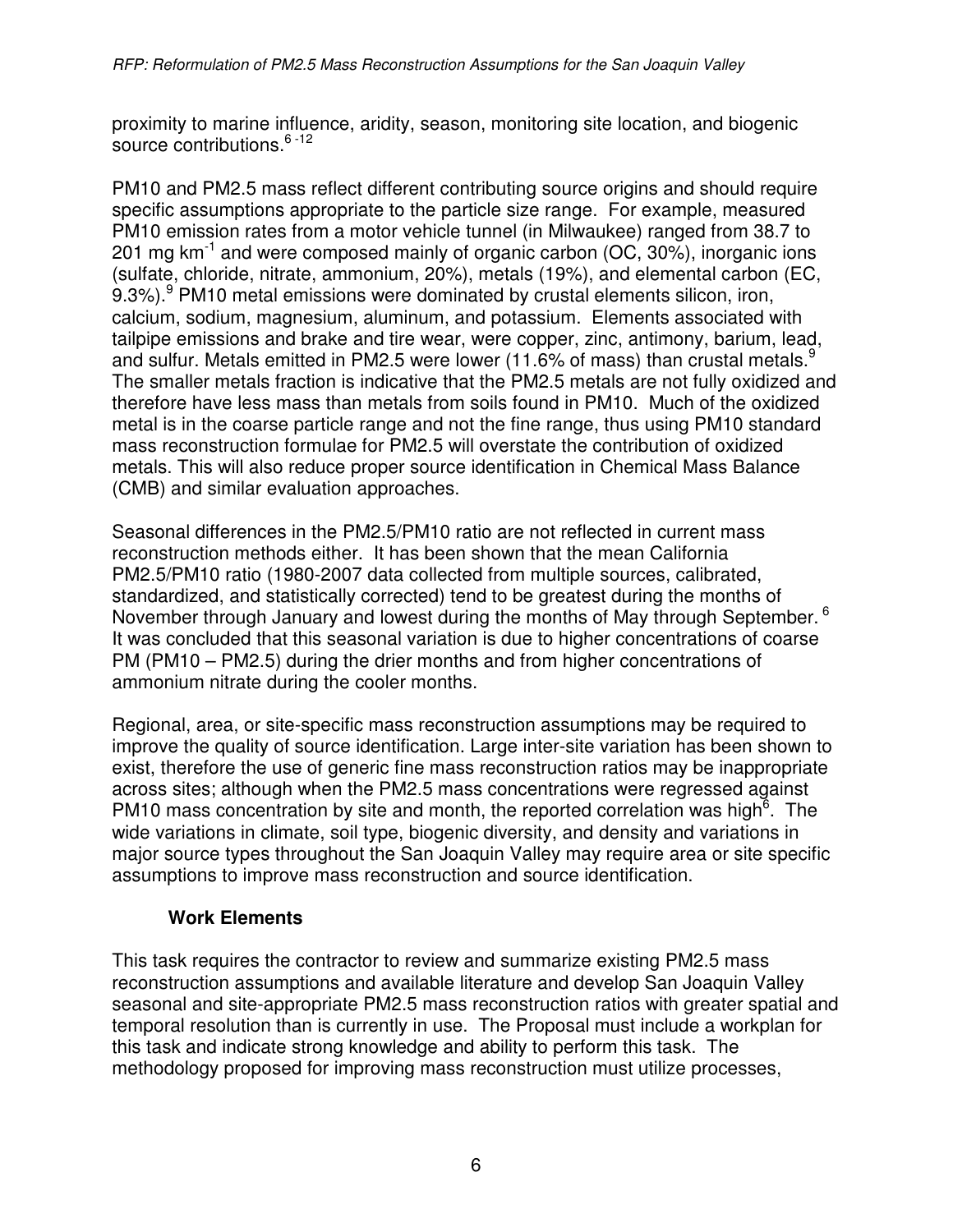procedures, and/or analyses demonstrated to have acceptable reproducibility, reliability, and precision.

Mass reconstruction components should include all of the following or justify why any of these must be omitted. The Proposal should provide a recommendation and reasons as to whether the following assessments are included or excluded from their Proposal:

- 1. Carbon: organic carbon, elemental carbon, polycyclic aromatic hydrocarbons, and tracer compounds
- 2. Ions: sulfate, chloride, ammonium, and nitrates including peroxyacetyl nitrate (PAN), or their components and tracer compounds; these are important with regards to health effects
- 3. Soil component metals: silicon, aluminum, iron, calcium, magnesium, potassium, sodium, zinc, nickel, copper, and their oxidized states, or any soil components or tracers that may significantly contribute to and indentify PM2.5
- 4. Anthropogenic source metals from tire and brake wear: iron, titanium, copper, barium, molybdenum, zinc, nickel, copper, and zirconium and their oxidized states, or any anthropogenic source components or tracer compounds that may significantly contribute to and/or identify PM2.5
- 5. PM2.5 biogenic sources: spores and endotoxins correlated to barium, calcium, iron, zinc, potassium, silicon; and coarse and fine sugars (arabinose, fucose, galactose, glucose, mannose, rhamnose, and xylose), levoglucosan, or any biogenic source components or tracer compounds that may significantly contribute to and/or identify PM2.5

As this project begins, another project focused on the speciation of PM2.5 filter samples in the San Joaquin Valley will already be underway. This concurrent project will improve the spatial understanding of PM2.5 species in the San Joaquin Valley, which will be helpful in improving mass reconstruction assumptions. The contractor will be required to use this new speciation data to aid in the development of new mass reconstruction formulae. The SJVAPCD will be the point of contact for the contractor regarding this forthcoming speciation data.

At the conclusion of the task, the contractor will provide the Study Agency Project Manager a report documenting the initial results in updating the mass reconstruction methodology, assumptions, and formulae.

## **Task 2: Prepare a Draft Final Report**

After the Study Agency has approved all work for prior tasks, the contractor will provide a Draft Final Report. This report will describe the project approach and methodology and presents the results. The report shall include an executive summary containing an abstract of the project and a summary of key findings, a report on each task undertaken, and an assessment of the mass capture efficiency of the revised methodology for PM2.5 mass reconstruction.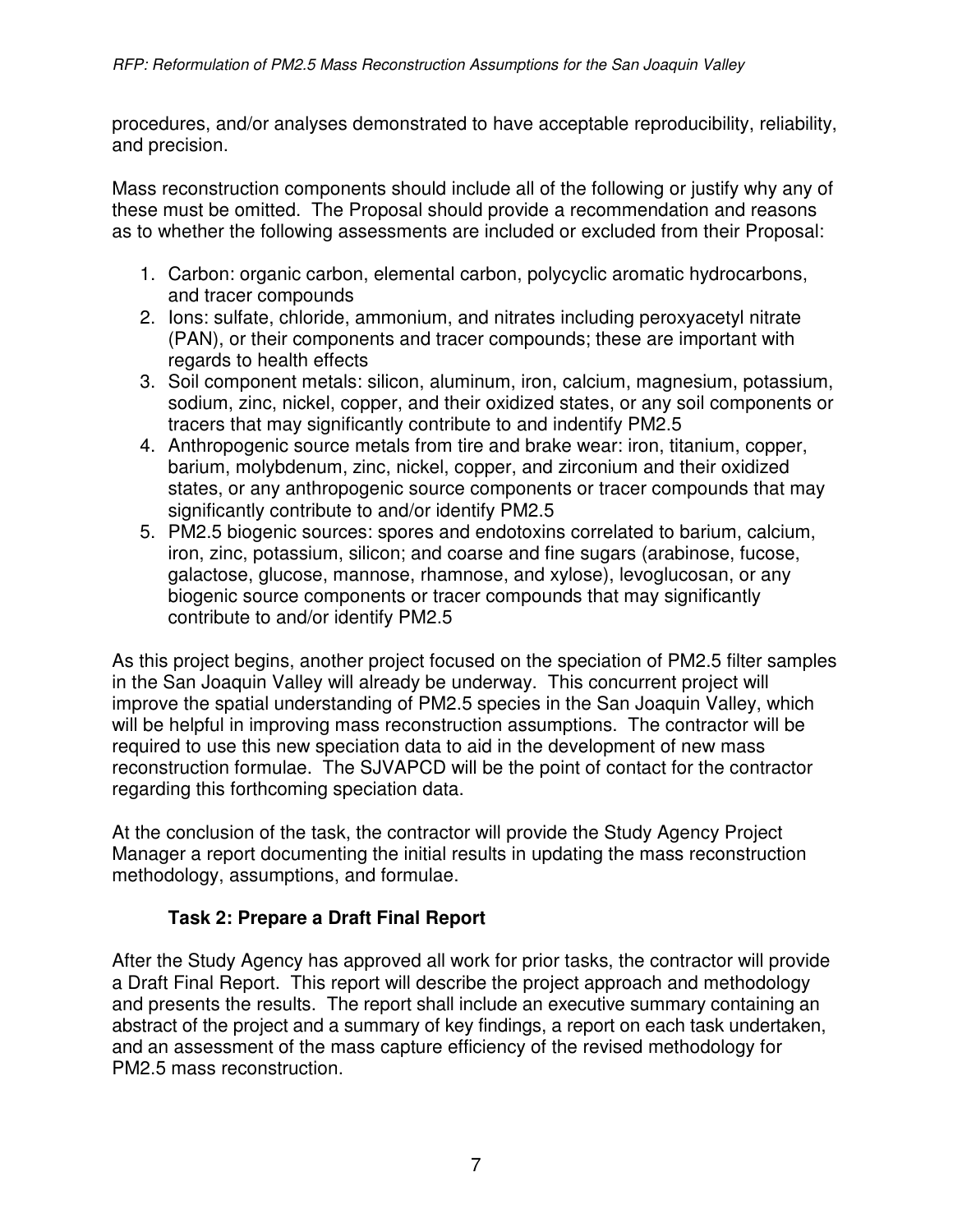#### **Task 3: Prepare a Final Report**

After the contractor submits the Draft Final Report, the Study Agency Project Manager will provide comments to the contractor. The contractor will fulfill the Project Manager's requests for supplemental documentation and clarifications in the report and address the Project Manager's comments. The contractor will provide the Final Report within 45 days after receipt of the Project Manager's comments. The Final Report must be complete in providing documentation and results for all required objectives. The Study Agency requires the technical writing to be adequate to clearly explain the processes used to carry out the project. Multiple revisions may be required if the Final Report is not written to the satisfaction of the Study Agency.

## **3.3. Work Products/Deliverables**

**Initial Conference Call:** At the start of the contract period, the contractor will meet with the Project Manager via telephone or in person to discuss the overall plan, details of performing the tasks, the project schedule, items related to personnel or changes in personnel, and any issues that should be resolved before work can begin. The Project Manager may include key personnel of the CCAQS Technical or Policy Committees in this discussion as needed.

**Task Reports:** The contractor will provide written reports to the Study Agency Project Manager upon completion of each of the tasks identified in Section 3.2, and participate in conference calls to discuss the reports. The contents of the reports shall adequately cover the work undertaken and results generated for each task, and shall include:

- Current status of work products and deliverables.
- A budget status summary indicating the percentage expended on the task and explanation for any items that are not in conformance with the submitted project budget (note: Study Agency agreements allow some reallocation of funding resources between tasks during the conduct of the project; however, exceeding the total budget is not authorized)
- A review of the project timeline and justification for any requested revisions to intermediate progress dates

**Other Meetings and Deliverables**: When requested by the Project Manager, the contractor shall meet with the Project Manager via telephone to discuss the overall plan, details of task progress, or concerns regarding compliance with required performance objectives or timelines. The Project Manager will notify the contractor in advance of any special topics so contractor may assemble key staff or information to respond. Contractor shall involve in this discussion key project personnel or subcontractors necessary to provide details of task progress. The day before the conference call, the contractor shall email the Project Manager a brief progress report or presentation material that includes:

• Current status of work products and deliverables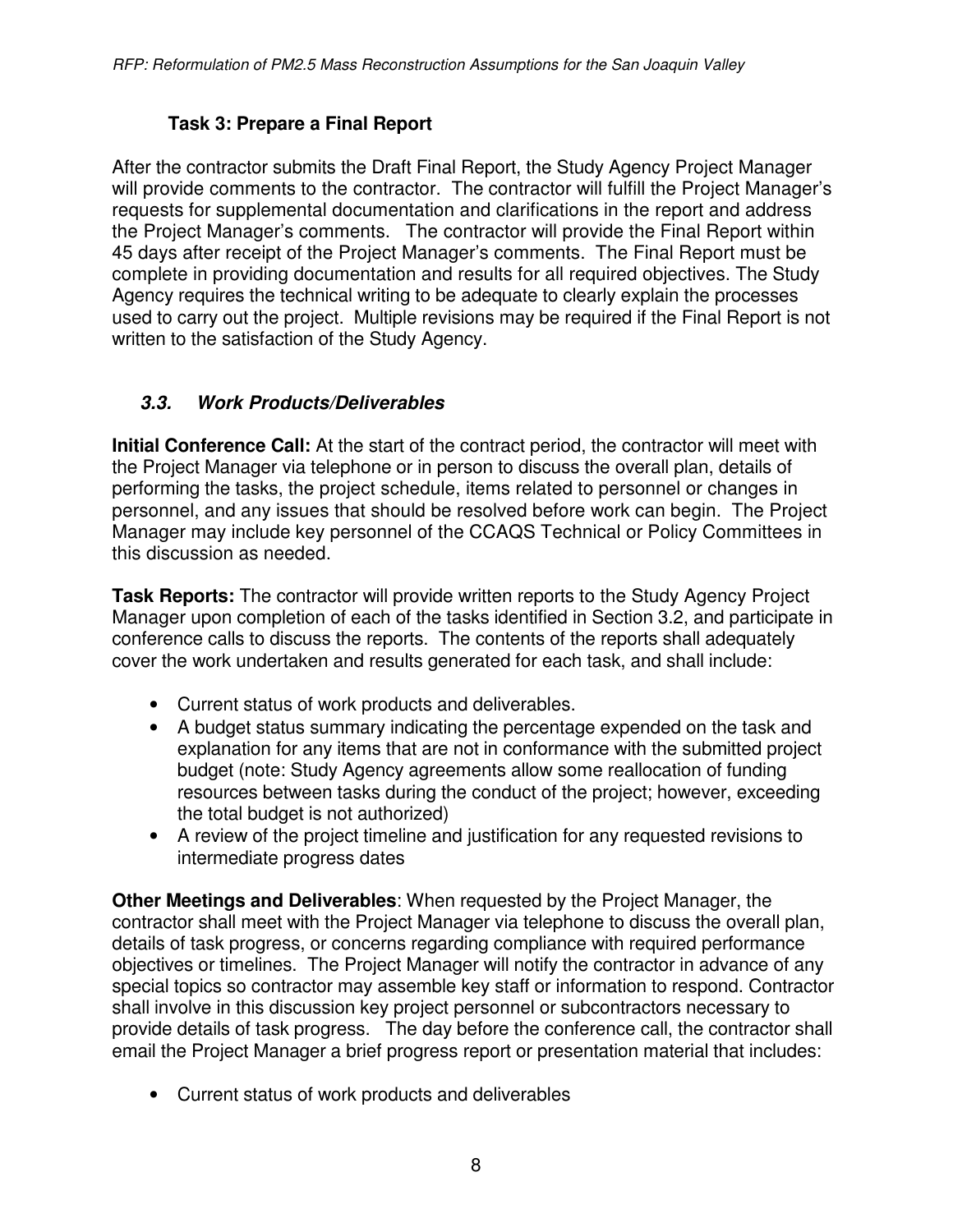- Explanation for any delays in performance
- Justification for any revisions to project budget
- Action items for which the contractor desires direction or approval

The Study Agency may request other interim deliverables. Based on progress reports and preliminary results, the Study Agency may provide direction to contractor to delete or amend objectives and deliverables. Deletion of tasks or deliverables is fully within the authority of the Study Agency; however contractor will be compensated for work already completed on curtailed tasks. The contractor and Program Manager must ensure that any amended deliverables are within the authorized budget for the project. Any extra effort directed by the Study Agency that does not fall within the authorized budget requires formal amendment to the agreement. If the Study Agency determines a need for additional tasks or services not included in the Proposal, the contract may be amended by agreement of both parties to include additional tasks and related costs.

**Electronic File Formats:** The contractor shall provide reports as Adobe PDF documents. Methodology documents and data shall be provided to the Study Agency in the formats of Microsoft Office 2007 Professional software (Word, Excel or Access). Other work products such as databases or modeling files may be delivered in other appropriate file formats, as specified by the Project Manager.

**Draft Final Report and Final Report:** The contractor shall provide the Draft Final Report and Final Report in the electronic file formats specified above. Upon approval of the Final Report by the Study Agency, the contractor shall deliver to the Study Agency five bound copies and one unbound copy of the report incorporating all final alterations, additions and appendices, as well as a copy of the report in the electronic file formats specified above.

**Compensation and Invoices:** The contractor will be paid for each deliverable when the Study Agency deems that the deliverable satisfies the applicable requirements of the contract. Ten percent (10%) of each invoiced payment will be withheld until all work is complete and approved by the Study Agency. The total of payments shall be separated into four invoices:

- Invoice One should reflect costs for Task 1 and be submitted with the Report for Task 1.
- Invoice Two should reflect costs for Task 2 and be submitted with the Report for Task 2.
- Invoice Three should reflect costs for Task 3 and be submitted with the Report for Task 3.
- Invoice Four should reflect the 10% retention from all previous invoices and be submitted upon Study Agency approval of the Final Report.

The contractor shall submit invoices in triplicate. Invoices must clearly show the Study Agency contract number.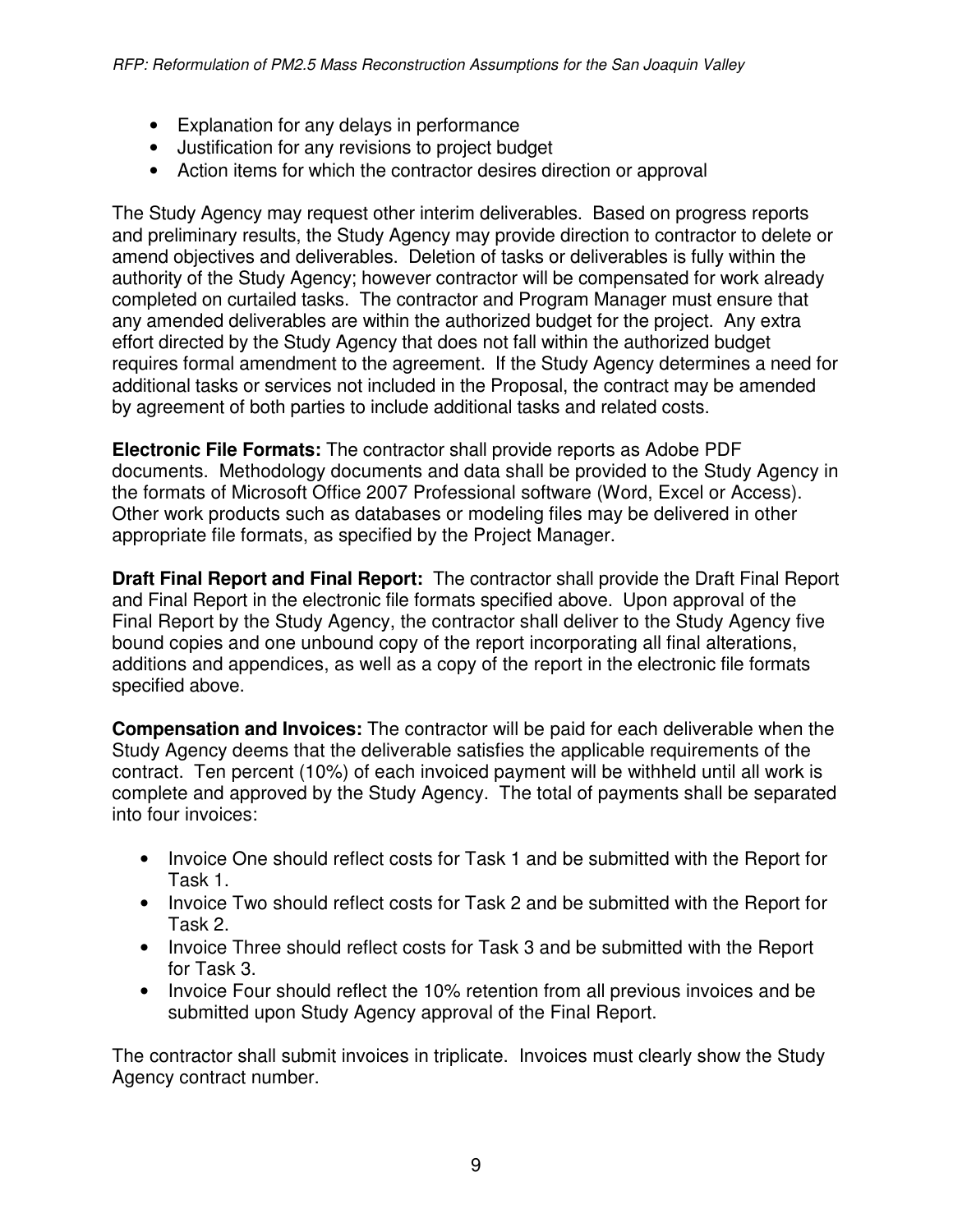Additional tasks performed by the contractor or its subcontractors to develop supporting information or analysis, which were not specified in the Proposal, will not be reimbursed without prior written approval from the Study Agency. Unapproved additional tasks are not reimbursable.

## **3.4. Utilization of Results**

The results of this project will be valuable for improving the ability to accurately reconstruct PM2.5 mass for both urban and rural locations throughout the CRPAQS domain. These results will also improve the understanding of how the reconstruction of PM2.5 mass differs when comparing sites and seasons in the San Joaquin Valley. The development of sets of PM2.5 mass reconstruction formulae for each season will especially be important for the fall and winter, when concentrations are at their highest. Furthermore, these results will be valuable in developing attainment plans of current and future PM2.5 NAAQS, including Chemical Mass Balance (CMB) modeling. The contractor should consider the intended end-use of the results and provide data suitable for this purpose. The contractor is not authorized to establish restrictions on the release or use of final products by the Study Agency.

## **4. PROJECT SCHEDULE**

The Study Agency intends for the project to be completed according to the following schedule of deliverables. The Study Agency may agree to a different schedule, however, which would be specified in the contract. Compensation will correspond with the submission of task reports and final reports. Table 1 shows the deadlines associated with each task and Figure 1 shows the timing of the tasks.

## **Table 1: Project Schedule and Deliverables**

| <b>Action/Work Product</b>                     | <b>Approximate Date</b> |  |  |
|------------------------------------------------|-------------------------|--|--|
| Release of RFP                                 | October 3, 2011         |  |  |
| Deadline for Proposal                          | October 31, 2011        |  |  |
| <b>Contractor Selection</b>                    | November 1-10, 2011     |  |  |
| <b>Contract Execution</b>                      | December 15, 2011       |  |  |
| <b>Task 1: Mass Reconstruction Assumptions</b> | February 29, 2012       |  |  |
| Task 2: Draft Final Report                     | April 30, 2012          |  |  |
| Task 3: Final Report                           | June 30, 2012           |  |  |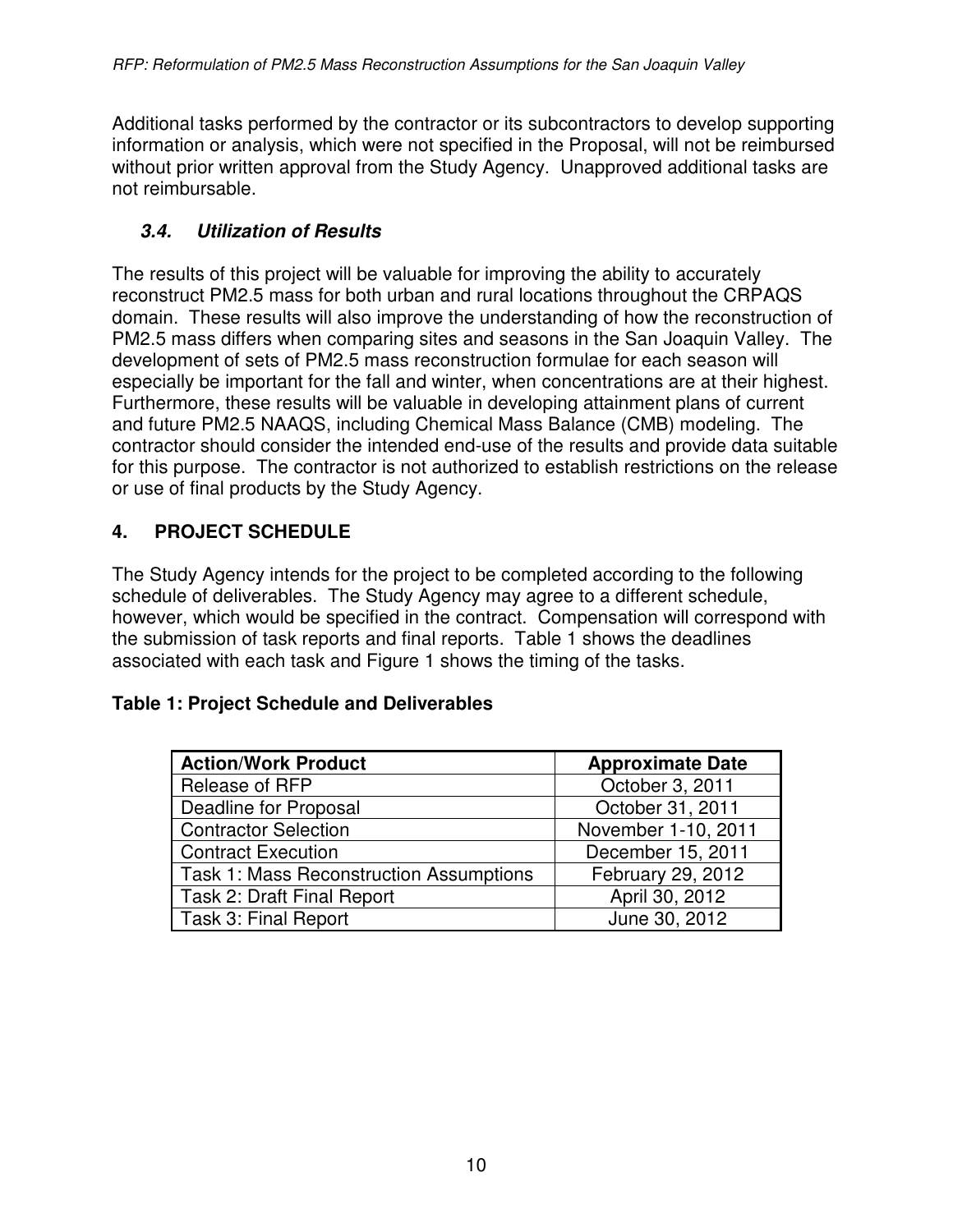## **5. BUDGET**

Cost will be a factor in evaluating proposals responding to this RFP. Proposers are directed to provide task-related costs in their proposal budget summary rather than a lump sum amount. Proposals will be evaluated both by comparison of cost for comparable tasks as well as projected total cost. The Study Agency's review committee is authorized to consider the comprehensiveness of proposed efforts as well as total proposed cost to provide reasonable comparisons of the proposals. Evaluation criteria are described in Section 10.2.

The Study Agency's budget for this project is \$100,000. The budgeted amount is available for research, analysis, coordination, teleconferences, meetings, report writing, subcontractors, and all other efforts undertaken by the contractor for this project.

Proposers shall use the format of Attachment C (or similar) to itemize the costs of the Proposal. Costs must be itemized by the following categories:

**Task**: Itemize the costs for each task. The Study Agency reserves the right to remove tasks as deemed necessary to remain within budget.

**Labor**: List the hourly labor rate for each assigned principal and technical specialist. The rate quoted must include labor and administrative overhead costs.

**Subcontractor Costs**: Identify subcontractors by name, list their cost per hour or per day, and the number of hours or days their services will be used.

**Travel Costs**: Identify estimated travel costs, including the number of trips required, destinations, and approximate costs of travel.

**Miscellaneous Costs**: Identify costs of any materials, and equipment purchases or rentals. Note that any equipment that is substantially purchased using Study Agency funds for conduct of this project becomes the property of the Study Agency.

It is expected that general overhead and administrative costs are included in the hourly rate for labor. It will be assumed that all contingencies and/or anticipated escalations are included. No additional funds will be paid above and beyond the contracted amount for the services specified in the Proposal. If the Study Agency determines a need for additional tasks or services not included in the Proposal, the contract may be amended by agreement of both parties to include additional tasks and related costs.

## **6. REQUIRED QUALIFICATIONS**

To be selected, a contractor must have demonstrated extensive experience and expertise in the following areas: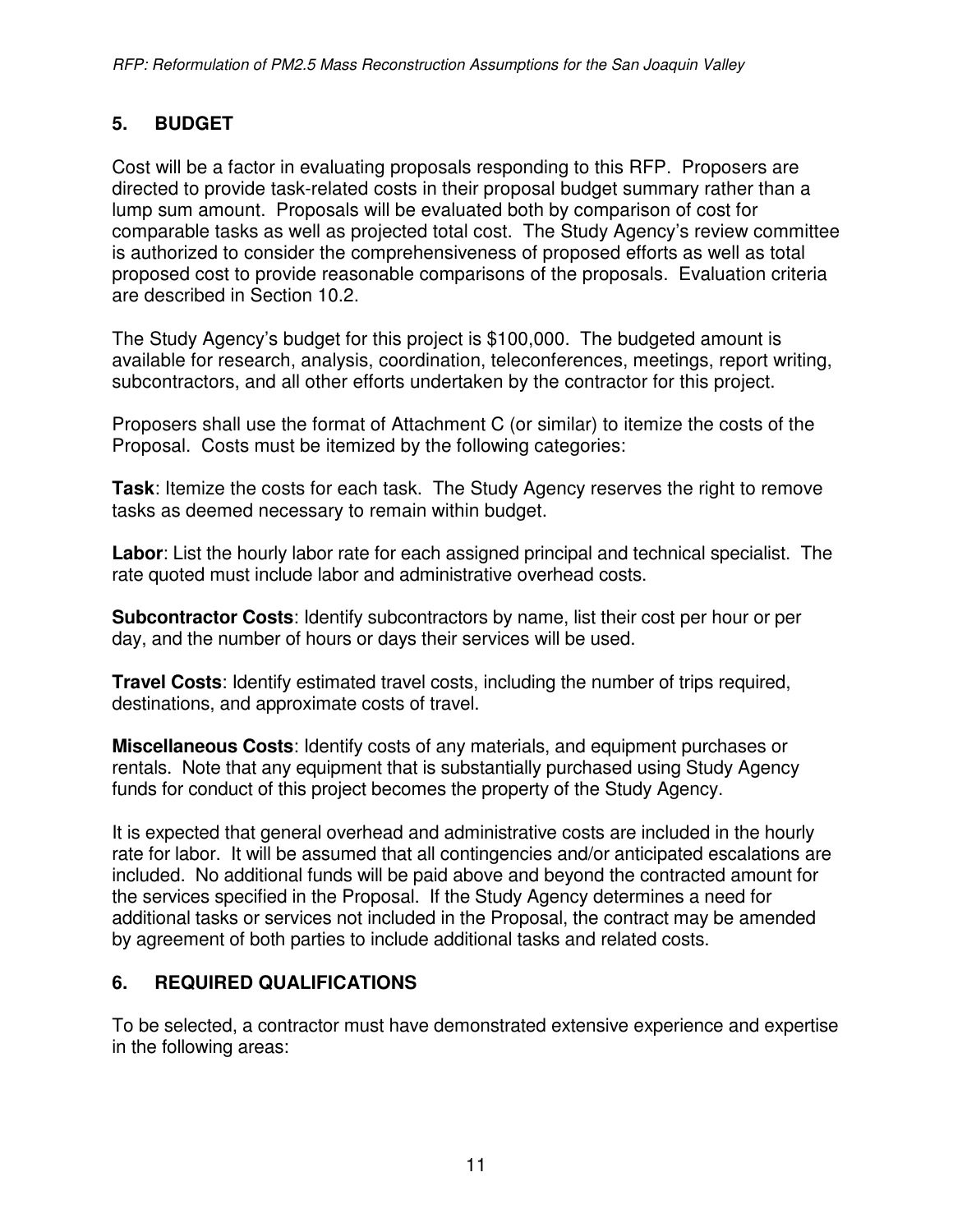- Experience and skill in performing the types of technical tasks required for completion of this project
- Excellent working relationships with government agencies
- Skill in preparing clear reports
- Excellent technical writing skills

To be selected, the contractor must also demonstrate the ability and resources to produce the deliverables requested in this RFP. The Study Agency reserves the right to reject any Proposal deemed non-responsive to the RFP, not responsible, and/or not reasonable.

## **6.1 Excluded Parties List System (EPLS)**

A contractor or any individual identified in the Proposal that appears in the Excluded Parties List System (EPLS) is not eligible for award of a contract. The EPLS is a central registry that contains information regarding entities that are ineligible from receiving Federal contracts. Access to the EPLS is available at www.epls.gov.

The Proposer should complete and return Attachment A with the Proposal to certify eligibility for participation under federal assistance programs.

## **6.2 Compliance with Federal and State Requirements**

The selected contractor shall comply with applicable federal requirements including but not limited to Office of Management and Budget Circular No. A-87 (Cost Principles for State, Local, and Indian Tribal Governments) and Circular No. A-102 (Grants and Cooperative Agreements With State and Local Governments), and Circular No. A-133 (Audits of States, Local Governments, and Non-Profit Organizations).

California Government Code Section 1090 generally prohibits a public official from being financially interested in a contract which he or she has made or participated in an official capacity. Under certain circumstances, persons who perform work pursuant to a contract with a government agency may be subject to the restrictions of Government Code Section 1090. With respect to the CRPAQS, this means that based on participation in the planning of the project, certain consultants are precluded from participating in all or some of the post-planning contracts. This preclusion would apply to a contractor as either a prime contractor or a subcontractor. In most cases, whether a particular contractor is eligible to bid will depend on an analysis of all of the circumstances surrounding the contractor's earlier participation in the CRPAQS and the work that that contractor now proposes to perform. Any response to this RFP which includes a paid participant who is ineligible based on Government Code Section 1090 will be rejected during the review of the Proposals.

Questions concerning the eligibility of a potential contractor must be directed to the Study Agency attorney at the address provided below prior to the preparation of a Proposal.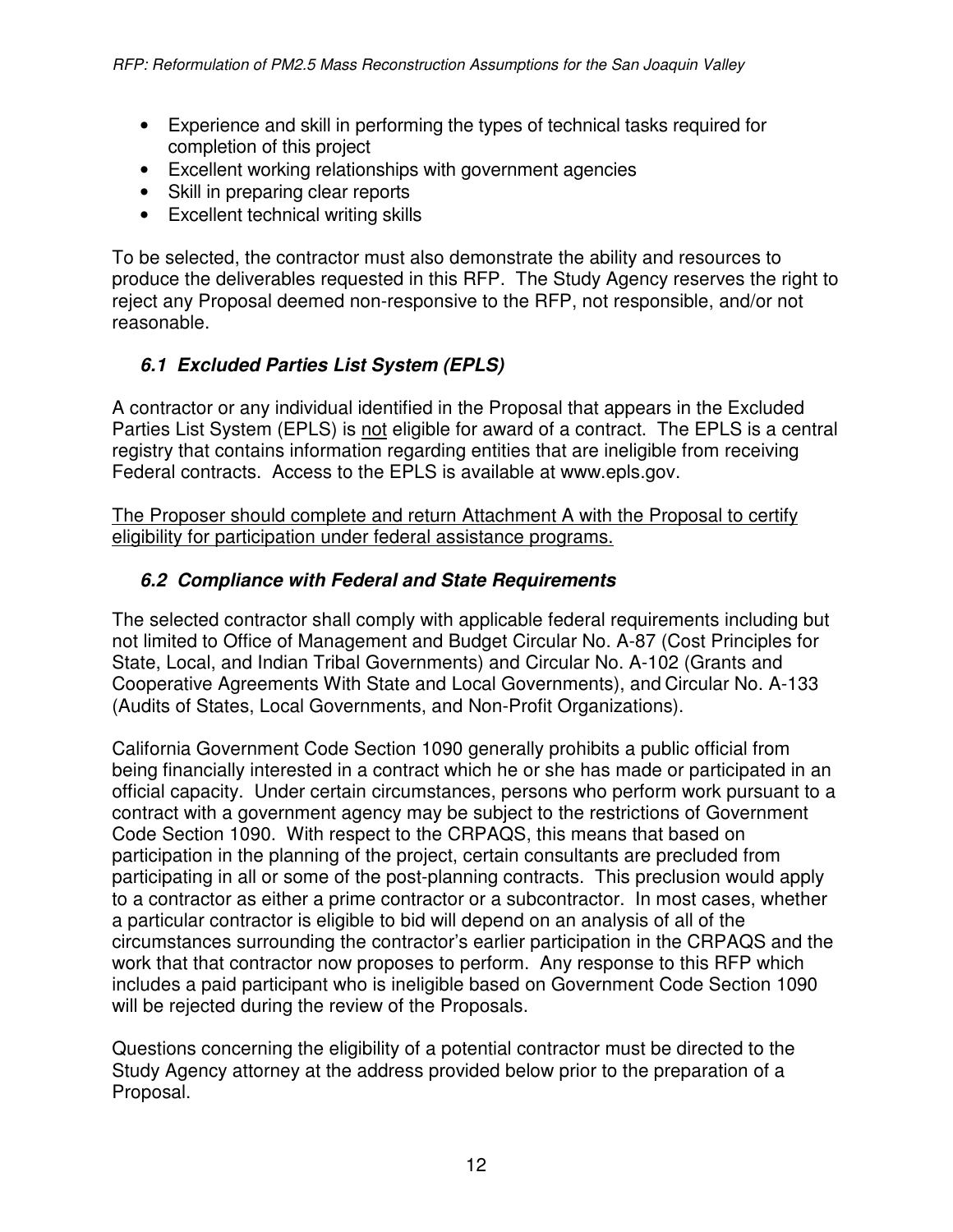Catherine T. Redmond, Counsel San Joaquin Valley Unified Air Pollution Control District 1990 East Gettysburg Avenue Fresno, CA 93726

## **7. PROJECT DIRECTION**

## **7.1. Management**

The contractor selected to conduct this work shall report to the Study Agency Project Manager, who will be identified in the contract. For the purposes of this project, the staff of the SJVAPCD will write and monitor contracts with the participants and will be the primary interface between the contractor, the Policy and Technical Committees, and the Study Agency. The contractor must not begin work on the project until a contract is fully approved by the San Joaquin Valleywide Air Pollution Study Agency.

## **7.2. Submittal of Results**

All completed files or reports shall be released by the contractor to the Project Manager for distribution and review by the Study Agency. The Study Agency may review any of the results in whole or in part and submit comments or questions to the contractor through the Project Manager. The contractor shall perform any additional work needed to address issues raised by this process for the items authorized by the Project Manager unless such effort would exceed the authorized budget. Any extra effort directed by the Study Agency that does not fall within the authorized budget requires formal amendment to the agreement. If the Study Agency determines a need for additional tasks or services not included in the Proposal, the contract may be amended by agreement of both parties to include additional tasks and related costs.

## **8. CONTENTS OF PROPOSALS**

Proposals must be signed by a duly authorized official of the responder and must state that the proposal is valid for a period of not less than 90 days from the date of submittal. The Proposer's name and address as used in contractual agreements should be provided. The name, address, title, telephone number, fax number and email address of the person(s) authorized to execute agreements and the person(s) acting as principal for the work conducted in the proposal should be provided.

Information in the proposals shall become public property subject to disclosure under the Public Records Act. Proposals should convey a maximum of technical content related to the relevant task with a minimum of extraneous material. Proposals should convey a high degree of technical understanding and innovation while demonstrating the ability to present complex scientific results to decision-makers. The proposal should be clear and concise. The response to the RFP is expected to be brief, with text of the proposed approach to completing the tasks limited to less than 30 pages, not inclusive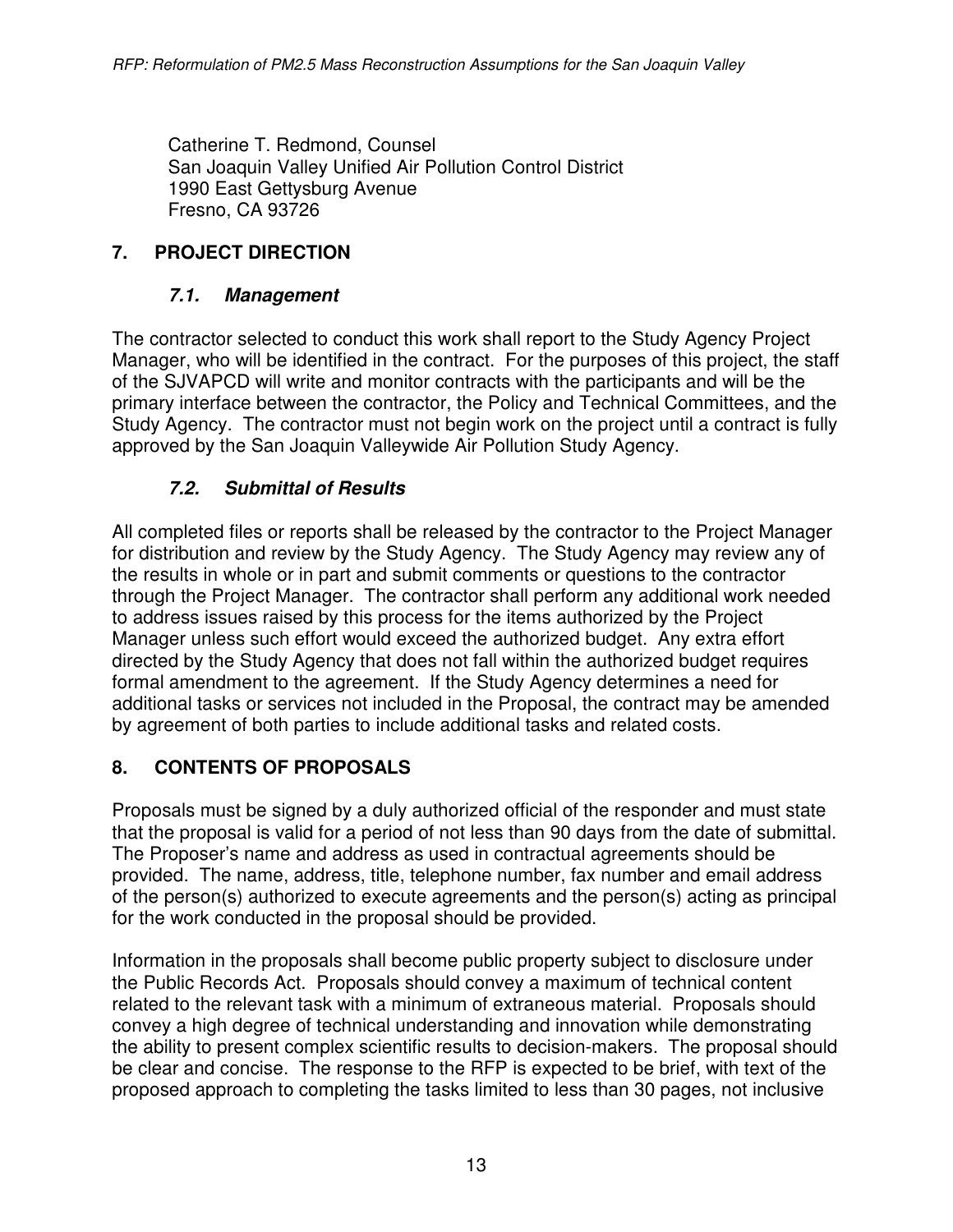of qualification information (e.g. attached resumes, etc.), budget summary table and timeline.

Submitted proposals must follow the format outlined below and all requested information must be supplied. The submitted proposal shall be limited to 30 pages, single-sided or 15 pages, double sided, with 1-inch margins. Proposal shall be printed on white paper and the font shall be black Arial and no smaller than 12 point. Failure to submit proposals in the required format may result in elimination from proposal evaluation.

**Cover Letter** – Must include the name, address, and telephone number of the Proposer's company, total cost, the name of the contact person for the proposal, and be signed by the person or persons authorized to represent the firm.

**Table of Contents** – Clearly identify material contained in the proposal by section and page number.

**Summary (Section I)** – State the overall approach to the project and objectives. Demonstrate a clear understanding of the project goals and objectives. Include total project cost. Provide specific examples of steps to be taken to complete the project, as well as measures to assure repeatability, reliability and applicability.

**Work Program (Section II)** – Include the approach to completing tasks identified in Section 3 of this RFP. Describe work activities or tasks to be performed including the sequence of activities and a description of methodology or techniques to be used. Proposer may include suggestions of any missing tasks to add for fulfillment of Section 3 objectives.

**Program Schedule (Section III)** – Provide projected milestones or benchmarks for major products/reports within the total time allowed. This proposed schedule may include flexibility reflecting the investigative nature of the project. Include information on the availability of the Proposer and proposed subcontractors during the proposed term. Indicate and explain or justify adjustments to the schedule anticipated by or proposed by respondent.

**Project Organization (Section IV)** – Describe the proposed management structure, organization of the contracting group, and facilities available.

**Assigned Personnel (Section V)** – Identify the principals having primary responsibility for conducting the analysis. Discuss their professional and academic backgrounds. Provide a summary of similar work they have previously performed. List the amount of time, on a continuous basis, that each principal will spend on this project. Describe the responsibilities and capacity of the technical personnel involved. Substitution of the project manager and/or lead personnel shall not be permitted without prior written approval of the Study Agency Project Manager.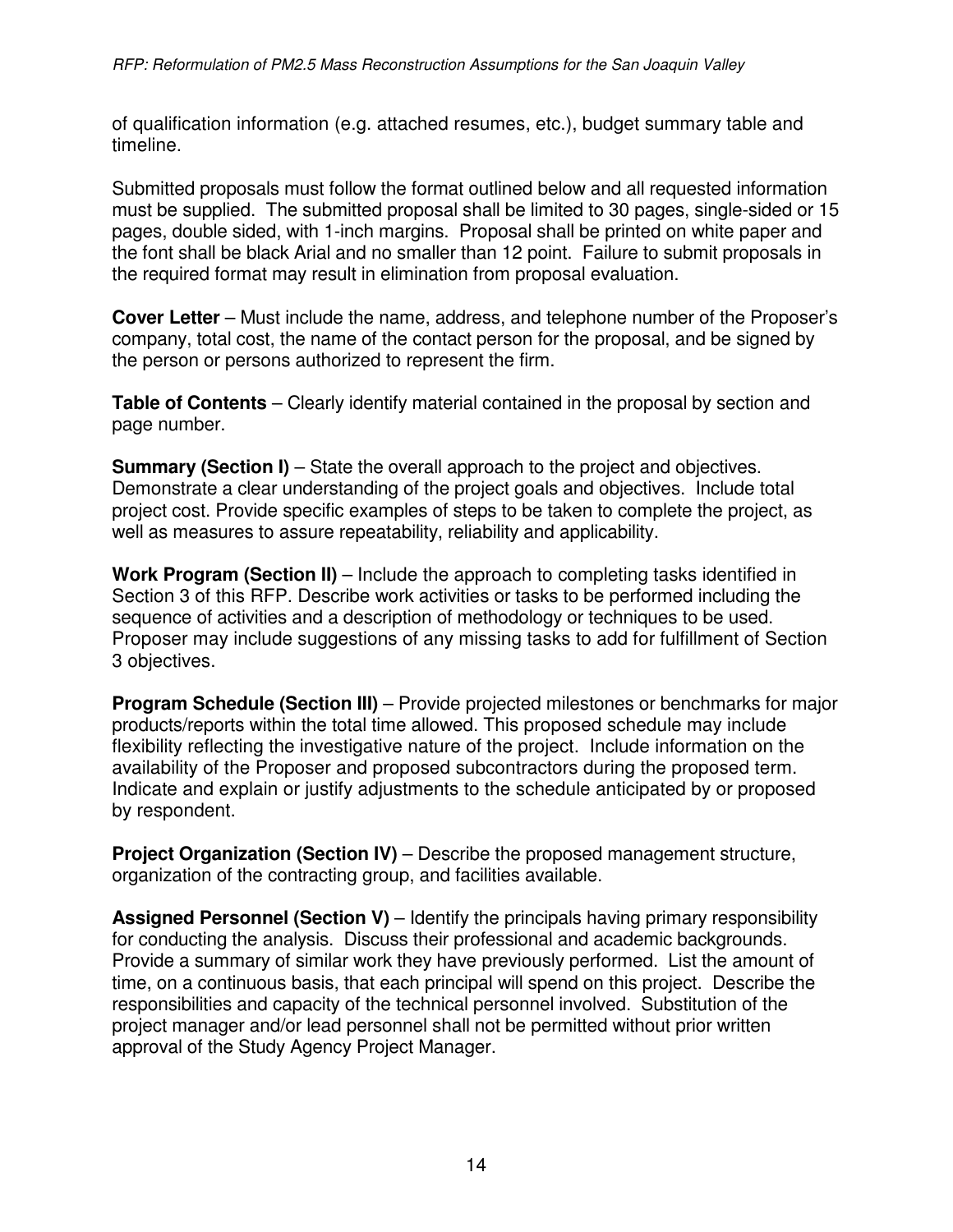**Study Agency and District Resources (Section VI)** – Describe any Study Agency or District services and staff resources needed to supplement Contractor activities to achieve identified objectives.

**Subcontractors (Section VII)** – If subcontractors are to be used, identify each of them in the proposal. Describe the work to be performed by them and the number of hours or the percentage of time they will devote to the project. Provide a list of their assigned staff, their qualifications, and their relationship to project management, schedule, costs and hourly rates.

**Costs of Proposal (Section VIII)** – Identify all costs associated with the execution of this project and any additional identified tasks. The proposed payment for each task identified in Table 1 should be provided, as well as hourly billing rates and amount of time for each staff member that will be a part of this project. Any additional services that may be necessary to complete additional processing identified by the investigative tasks, if authorized for completion by the Study Agency Project Manager, should be clearly stated and identified by an hourly billing rate. Also, provide a completed Proposal Budget Summary Table similar to Attachment B and a completed Proposal Budget Template Itemized by Task and Personnel similar to Attachment C.

**Contractor Capability and Client References (Section IX)** – Provide a summary of the firm's relevant background experience. Include a brief summary of related studies completed for other parties that are of a similar nature to the work requested by this RFP. Report examples (see Section 11) can be provided in an attachment. Also provide a list of client references for similar projects, including the client manager's name, title/function, and phone number for the most relevant projects.

**Conflict of Interest (Section X)** – Identify any current business relationship that might be affected by the conduct or results of this project. Proposal must disclose any recent or current contracts with business entities regulated by any air districts in central California. The Study Agency will consider the nature and extent of such work in evaluating the proposal (see Section 10.0).

**Previous Work Samples (Section XI)** – Attach a copy of any work prepared similar to what is requested in this RFP. These items shall not be considered part of the 30-page limitation set for the proposal.

**Certificate of Eligibility for Federal Funding (Attachment A)** – The Proposer should complete and return the certification regarding debarment, Attachment A, with the Proposal.

**Supplemental Information** – Extensive documentation is discouraged, but attachments for the budget summary table and resumes can be included in the proposal. Attached documents are not part of the 30-page limitation.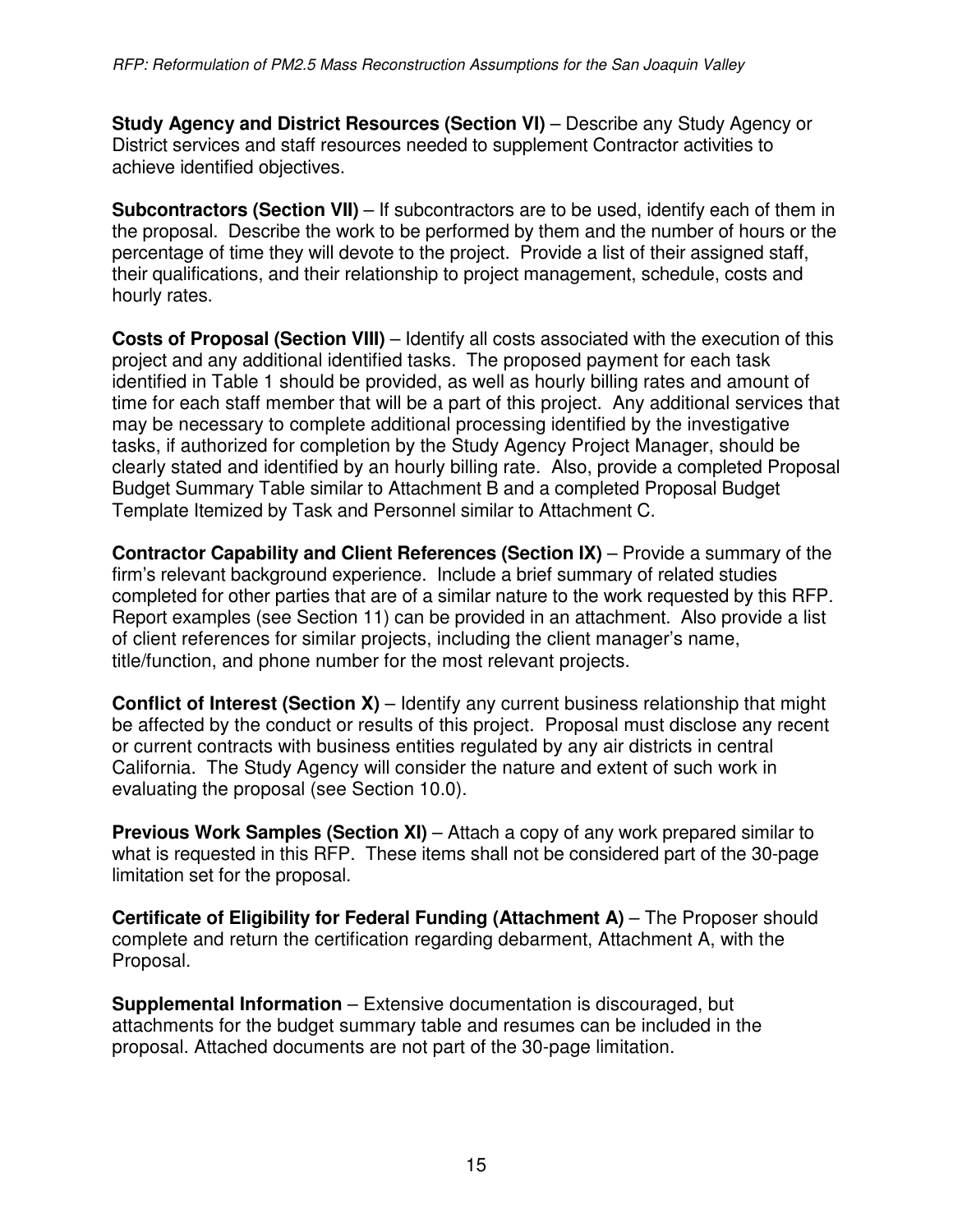#### **9. SUBMISSION OF PROPOSAL**

All proposals must be submitted according to the specifications set forth below. Failure to adhere to these specifications may be cause for rejection of proposal.

- Due Date Proposal must be received no later than 5:00 p.m. on October 31, 2011. Late proposals will not be accepted. Any correction or resubmission by the contractor will not extend the submittal due date.
- Delivery Address Proposal must be directed to:

Peter Biscay, Air Quality Specialist San Joaquin Valley Unified Air Pollution Control District 1990 E. Gettysburg Avenue Fresno, CA 93726-0244

• Identification – To accommodate processing and identification of time of receipt, the contractor shall submit the required copies of the proposal in a sealed envelope, plainly marked in the upper left-hand corner with the name and address of the contractor and the words:

"PROPOSAL: PM2.5 Mass Reconstruction"

• Electronic Copy (CD-ROM) – The submission shall include an electronic copy of the Proposal in PDF format.

Grounds For Rejection – A proposal may be immediately rejected if:

- It is received at any time after the exact due date and time set for receipt of proposals
- It is not prepared in the format prescribed
- It is not signed by an individual authorized to represent the firm

Once a proposal is submitted, the composition of the project team cannot be altered without prior written consent of the Study Agency. The proposal shall constitute a firm offer and may not be withdrawn for a period of 90 days following the last day to accept proposals. Proposals become the property of the Study Agency. The Study Agency reserves the right to reject all proposals and make no award.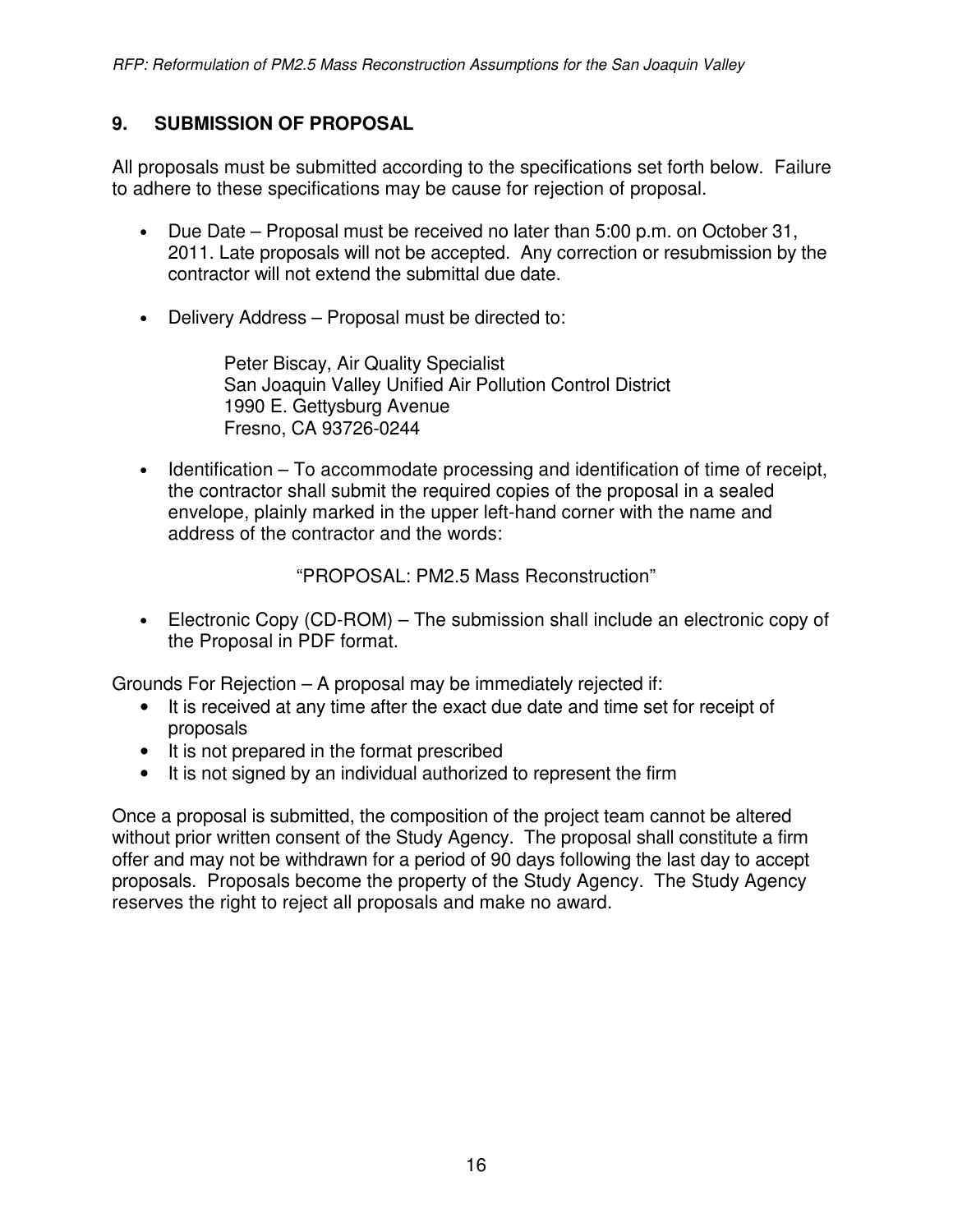## **10. PROCESS**

#### **10.1. Addenda and Supplements to the RFP**

The Study Agency may modify this RFP and/or issue supplementary information or guidelines relating to the RFP before the Proposal deadline. In the event that it becomes necessary to revise any part of this RFP, or if additional information is necessary to enable adequate interpretation of the provisions of this RFP, or if it is necessary to extend the deadline for Proposals, a supplement to the RFP will be released and distributed in the same manner as the release of the RFP.

#### **10.2. Proposal Evaluation and Contractor Selection Process**

The Study Agency will evaluate all Proposals received by the deadline to determine responsiveness to the RFP, ensure the requirements for this project will be satisfied, and will then commend a contractor for approval by the CCAQS Policy Committee. Failure to adhere to specifications in this RFP may be cause for rejection of the Proposal. The Technical Committee, Policy Committee, Study Agency, and participating air districts retain the right to reject all Proposals received and conduct direct negotiations with a selected contractor if all Proposals are considered to be substantially nonresponsive to key elements.

Proposals will be rated on the following key factors:

- 1. A demonstration of the Proposer's qualifications and ability to perform the services requested in the RFP. Proposals should include specific discussions of (a) previous working relationships with government agencies, and (b) recent project experience. Extensive corporate experience is not as important as the capabilities of the principals who will be dedicated to the project. However, past performance issues may be considered in the selection process. Greater detail may be incorporated by reference to a corporate website.
- 2. Effectiveness of the proposed action to meet the goals of the RFP; thoroughness and appropriateness of the proposed work program; innovation in approach to work tasks.
- 3. Timeliness of the proposed schedule for the completion of tasks.
- 4. Efficiency and total cost of the Proposal.
- 5. Clarity and thoroughness of the Proposal; presentation, including good organization, formatting, and a minimum of grammatical errors;

During the selection process, the Study Agency may interview proposers with scores above a natural break, for clarification purposes only. No new material will be permitted at this time.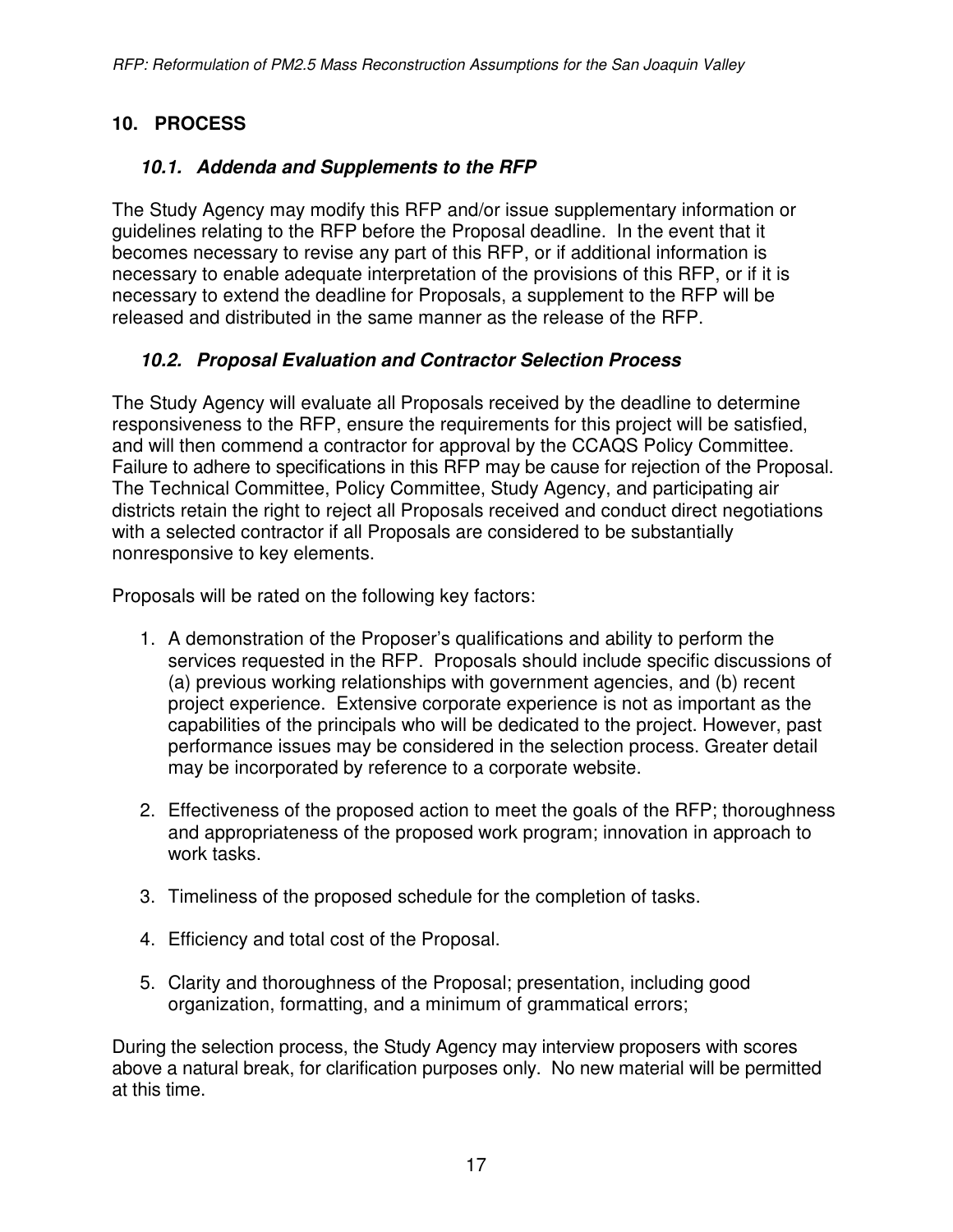A contract will be awarded to the Proposer with the best acceptable Proposal based on cost effectiveness and the criteria described in this section. The selection of contractor, final project budget and award of contract are subject to approval by the Policy Committee and the San Joaquin Valleywide Air Pollution Study Agency Governing Board. The Study Agency may choose to reject all Proposals. All proposers will be notified of the selection process results by letter.

#### **10.3. Contract Negotiation and Approval**

Contract negotiation will be conducted after approval of contractor selection by the Policy Committee. All agreements must be approved and executed by the Study Agency. Standard contract language is available for advance review by request to the Program Manager.

#### **11. INSURANCE**

The contractor and any subcontractors must maintain the following insurance coverage throughout the term of the agreement with the Study Agency:

- 1. Liability insurance for bodily injury, including automobile liability, with limits of coverage of not less than Five Hundred Thousand Dollars (\$500,000) each person and One Million Dollars (\$1,000,000) each occurrence; and
- 2. Liability insurance for property damage with limits of coverage not less than Fifty Thousand Dollars (\$50,000) each occurrence; and
- 3. Workers compensation insurance in accordance with the California Labor Code; and
- 4. Commercial general liability insurance with minimum limits of coverage of not less than \$1,000,000 per occurrence.

The foregoing insurance policy(s) shall not be canceled, reduced, or changed without a minimum of 30 calendar days' advance, written notice given to Study Agency.

Prior to performing its obligations under this Agreement, the contractor shall provide the Study Agency with a certificate of insurance from an insurer acceptable to Study Agency as evidence of complying with the insurance requirements described above.

## **12. DATA OWNERSHIP AND PUBLICATION**

The Study Agency shall have the right, at reasonable times during the project, to inspect and reproduce any data received, collected, produced, or developed by the contractor. No reports, professional papers, information, inventions, improvements, discoveries, or data obtained, prepared, assembled, or developed by contractor shall be released or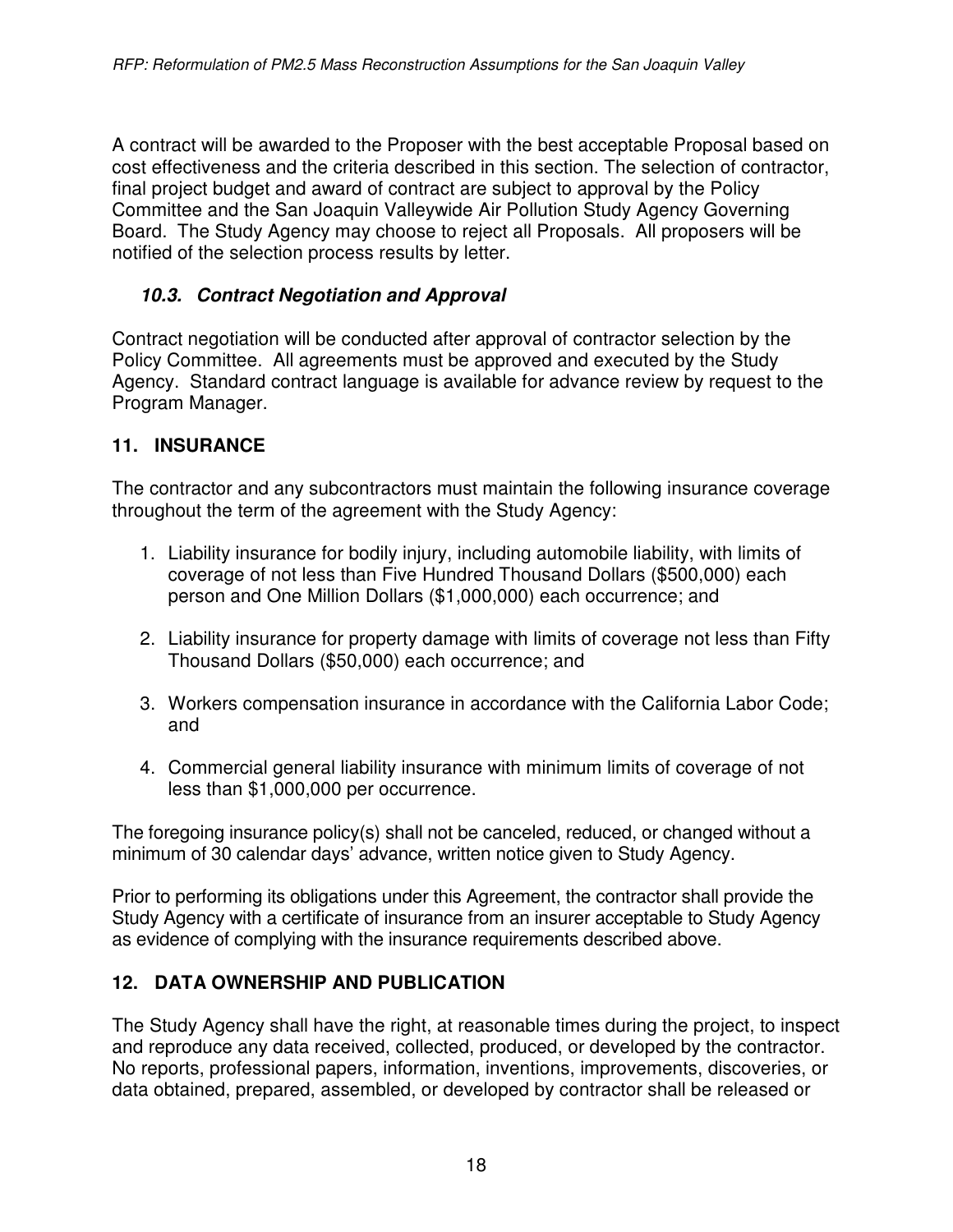made available (except to the Study Agency) without prior, express written approval from the Project Manager. At the completion of the project, the contractor shall provide the Study Agency all data developed through conduct of the project that is in its possession. All data which is received, collected, produced, or developed from conduct of the project shall become the exclusive property of the Study Agency; however, the contractor shall be allowed to retain a copy of any non-confidential data received, collected, produced, or developed by the contractor. Should the contractor subsequently include data collected in this project for other evaluations and publications, the Study Agency would appreciate a notification of publication and/or a copy of the article or manuscript published.

#### **13. CONFIDENTIAL INFORMATION**

All responsible Proposals received by the Study Agency are public records available for review by the public after the selection process is completed. Proposals containing information the Proposer identifies as confidential or proprietary will be rejected as nonresponsive.

#### **14. REFERENCES**

- 1. El-Zanan H, Zielinska B, Mazzoleni L, & Hansen D. (2009). Analytical Determination of the Aerosol Organic Mass-to-Organic Carbon Ratio. *Journal of the Air & Waste Management Association, 59, 58-69.* DOI:10.3155/1047- 3289.59.1.58.
- 2. Chen X, & Yu J. (2007). Measurement of organic mass to organic carbon ratio in ambient aerosol samples using a gravimetric technique in combination with chemical analysis. *Atmospheric Environment, 41, 8857–8864.*
- 3. El-Zanan H, Lowenthal D, Zielinska B, Chow J, & Kumar N. (2005). Determination of the Organic Aerosol Mass to Organic Carbon Ratio in IMPROVE Samples. *Chemosphere, 60, 485–496.*
- 4. Sisler J, Malm W, & Gebhart K. (1996). Spatial and Seasonal Patterns and Long Term Variability of the Composition of Haze in the United States: An Analysis of Data from the IMPROVE Network, 1996. *Interagency Monitoring of Protected Visual Environments, IMPROVE Reports, Report II, July 1996, Chapter 2, Optical and Aerosol Data.* Retrieved from http://vista.cira.colostate.edu/IMPROVE/Publications/Reports/1996/PDF/CHAP2.NE W.96.pdf
- 5. University of California, Davis, Crocker Nuclear Laboratory. (2008). IMPROVE Standard Operating Procedure, SOP 351 Version 2 (SOP 351-2), Data Processing and Validation. *Interagency Monitoring of Protected Visual Environments, IMPROVE Standard Operating Procedures (SOP), Particulate Monitoring Network, SOP 351, Data Processing and Validation Version 2. Retrieved from*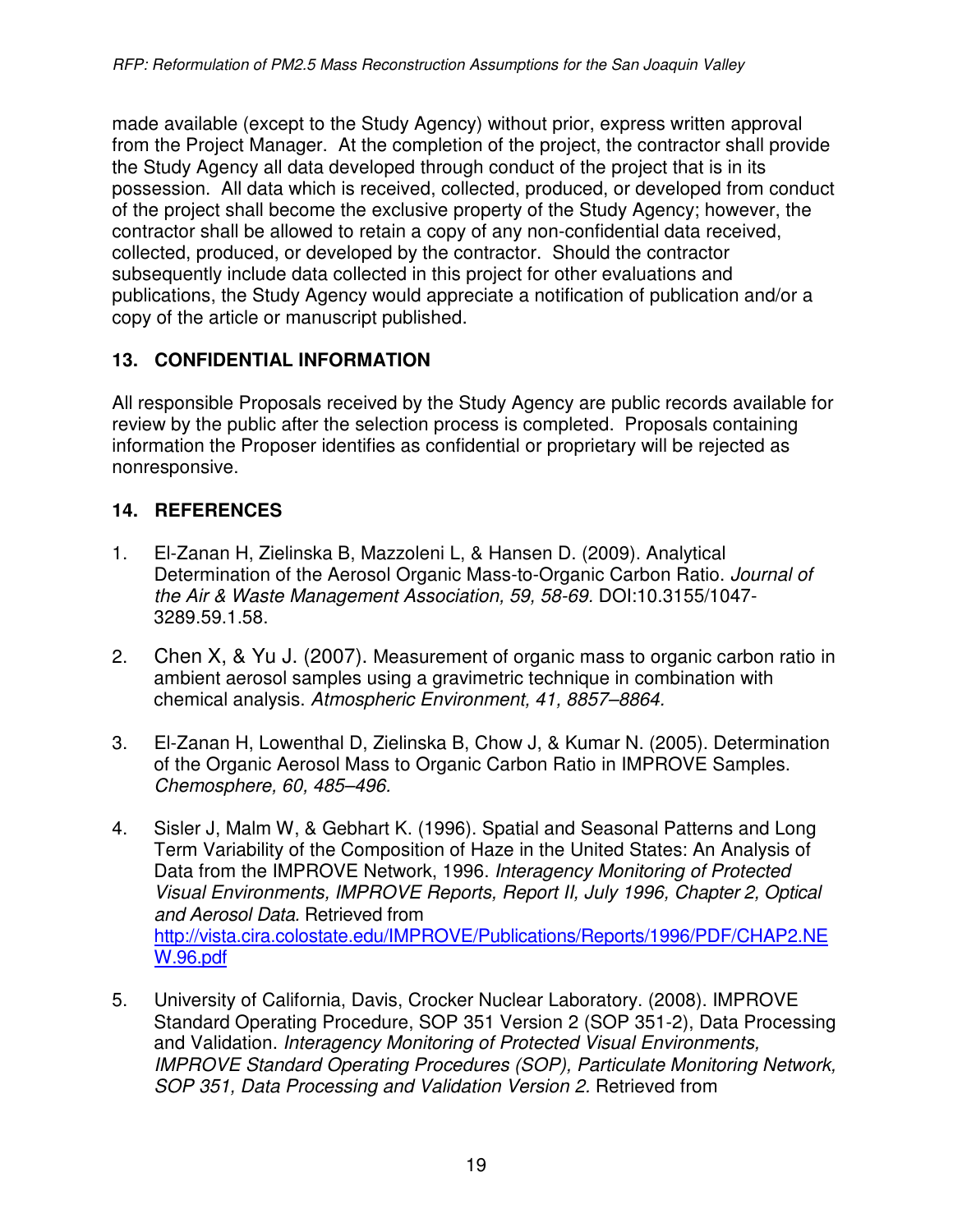*RFP: Reformulation of PM2.5 Mass Reconstruction Assumptions for the San Joaquin Valley*

http://vista.cira.colostate.edu/IMPROVE/Publications/SOPs/ucdavis\_sops/sop351\_ V2.pdf

- 6. Blanchard C, Tanenbaum S, & Motallebi N. (2011). Spatial and Temporal Characterization of PM2.5 Mass Concentrations in California, 1980–2007. *Journal of the Air & Waste Management Association, 61, 339-351.* DOI:10.3155/1047- 3289.61.3.339.
- 7. Rees S, Robinson A, Khlystov A, Stanierd C, & Pandisb S. (2004). Mass balance closure and the Federal Reference Method for PM2.5 in Pittsburgh, Pennsylvania. *Atmospheric Environment, 3, 3305–3318.*
- 8. Godri K, Evans G, Slowik J, Knox A, Abbatt J, Brook J, Dann T, & Dabek-Zlotorzynska E. (2008). Evaluation and Application of a Semi-Continuous Chemical Characterization for Water Soluble Inorganic PM 2.5 and Associated Precursor Gasses. *Atmospheric Measurement Techniques Discussions, 1, 205–248.*
- 9. Lough G, Schauer J, Park J, Shafer M, DeMinter J, & Weinstein J. (2005). Emissions of Metals Associated with Motor Vehicle Roadways. *Environmental Science & Technology, 39(3), 826-836.* DOI: 10.1021/es/048715f
- 10. Apeagyei E, Bank M, & Spengler J. (2011). Distribution of Heavy Metals in Road Dust along an Urban-Rural Gradient in Massachusetts. *Atmospheric Environment, 45(13), 2310-2323* DOI: 10.1016/j.atmosenv.2010.11.015
- 11. Degobbi C, Lopes F, Carvalho-Oliveria R, Munoz J, & Saldiva P. (2011). Correlation of Fungi and Endotoxin with PM2.5 and Meteorological Parameters in Atmosphere of Sao Paulo, Brazil. *Atmospheric Environment, 45, 2277-2283.*
- 12. Tominaga S, Matsumoto K, Kaneyasu N, Shigihara A, Katono K, & Igawa M. (2011). Measurements of Particulate Sugars at Urban and Forested Suburban Sites. *Atmospheric Environment, 45, 2335-2339.*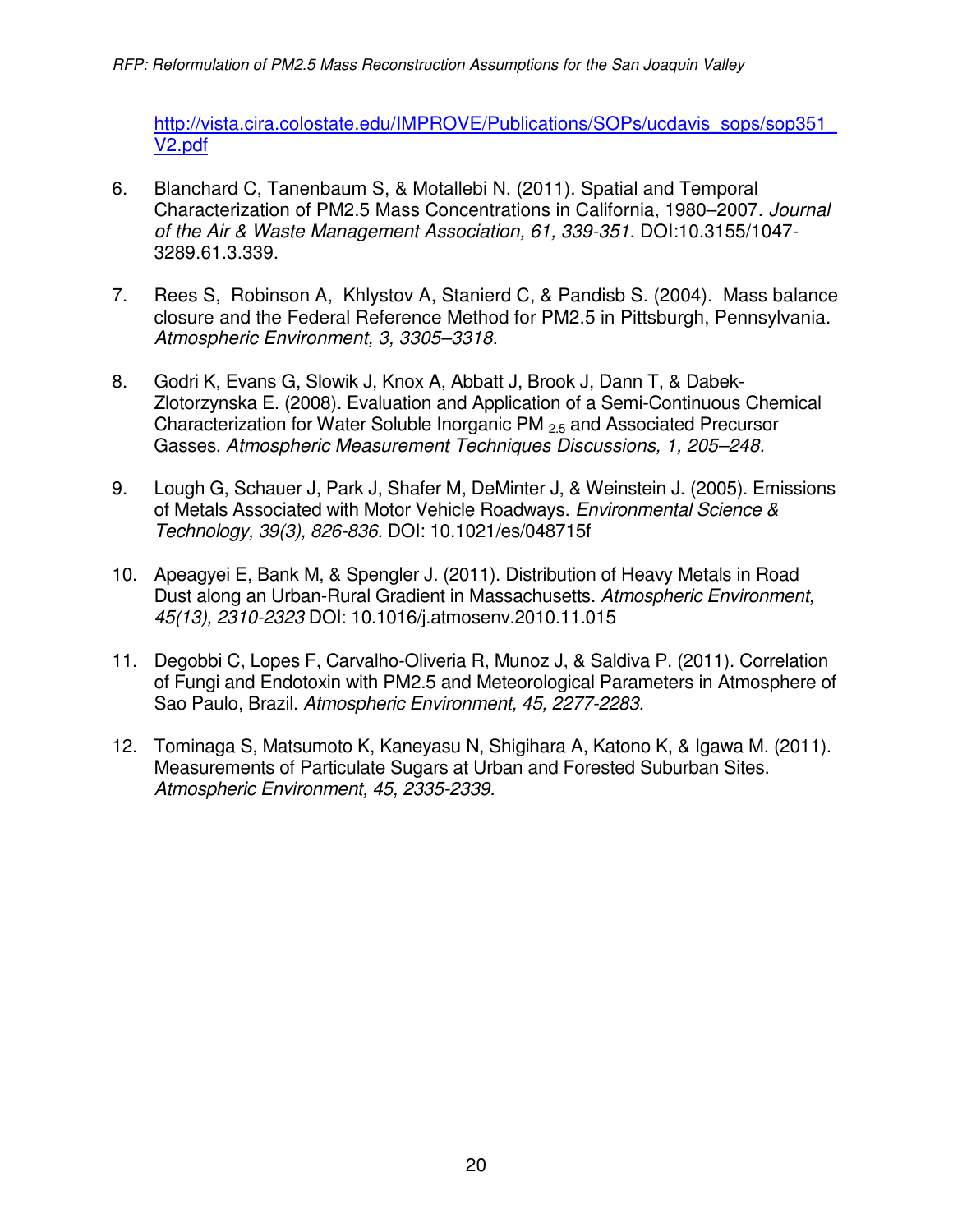## **ATTACHMENT A**

#### Certification Regarding Debarment, Suspension, Ineligibility and Voluntary Exclusion Lower Tier Covered Transactions

This certification is required by the regulations implementing Executive Order 12549, Debarment and Suspension, 29 CFR Part 98 Section 98.510, Participants' responsibilities. The regulations were published as Part VII of the May 26, 1988, Federal Register (pages 19160-19211).

(1) The prospective recipient of Federal assistance funds certifies that neither it nor its principals are presently debarred, suspended, proposed for debarment, declared ineligible, or voluntarily excluded from participation in this transaction by any Federal department or agency.

(2) Where the prospective recipient of Federal assistance funds is unable to certify to any of the statements in this certification, such prospective participant shall attach an explanation to this Proposal.

Name and Title of Authorized Representative

Signature \_\_\_\_\_\_\_\_\_\_\_\_\_\_\_\_\_\_\_\_\_\_\_\_\_\_\_\_\_\_ Date\_\_\_\_\_\_\_\_\_\_\_\_\_\_\_\_\_\_\_\_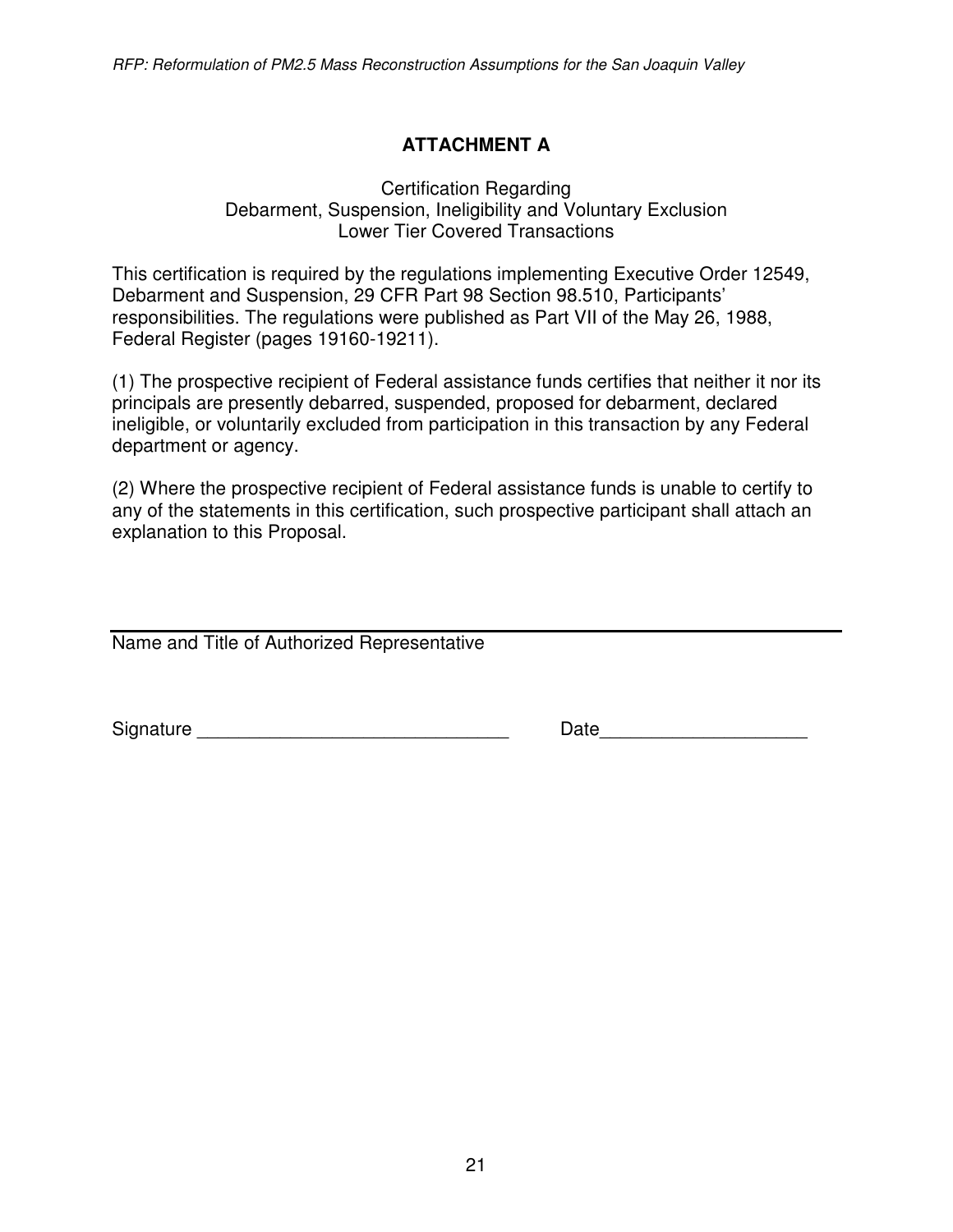# **ATTACHMENT B**

## Proposal Budget Summary

|                             | <b>Direct Costs:</b>                                         |    |
|-----------------------------|--------------------------------------------------------------|----|
| 1.                          | Labor: Salaries and benefits paid to employees               | \$ |
| 2.                          | Subcontractors                                               | \$ |
| 3.                          | Travel                                                       | \$ |
| 4.                          | Equipment, Materials and Supplies                            | \$ |
| 5.                          | Miscellaneous (please specify)                               | \$ |
|                             | <b>TOTAL DIRECT COST:</b>                                    | \$ |
|                             |                                                              |    |
|                             | <b>Indirect Costs:</b>                                       |    |
| 6.                          | Labor Overhead (as percentage of Labor Cost) _____<br>% rate | \$ |
| 7.                          | Other Indirect Costs (please specify)                        | \$ |
| 8.                          | Fee or Profit (as percentage of Total Cost)<br>% rate        | \$ |
| <b>TOTAL INDIRECT COST:</b> |                                                              | \$ |
|                             |                                                              |    |
|                             | <b>TOTAL COST:</b>                                           | \$ |